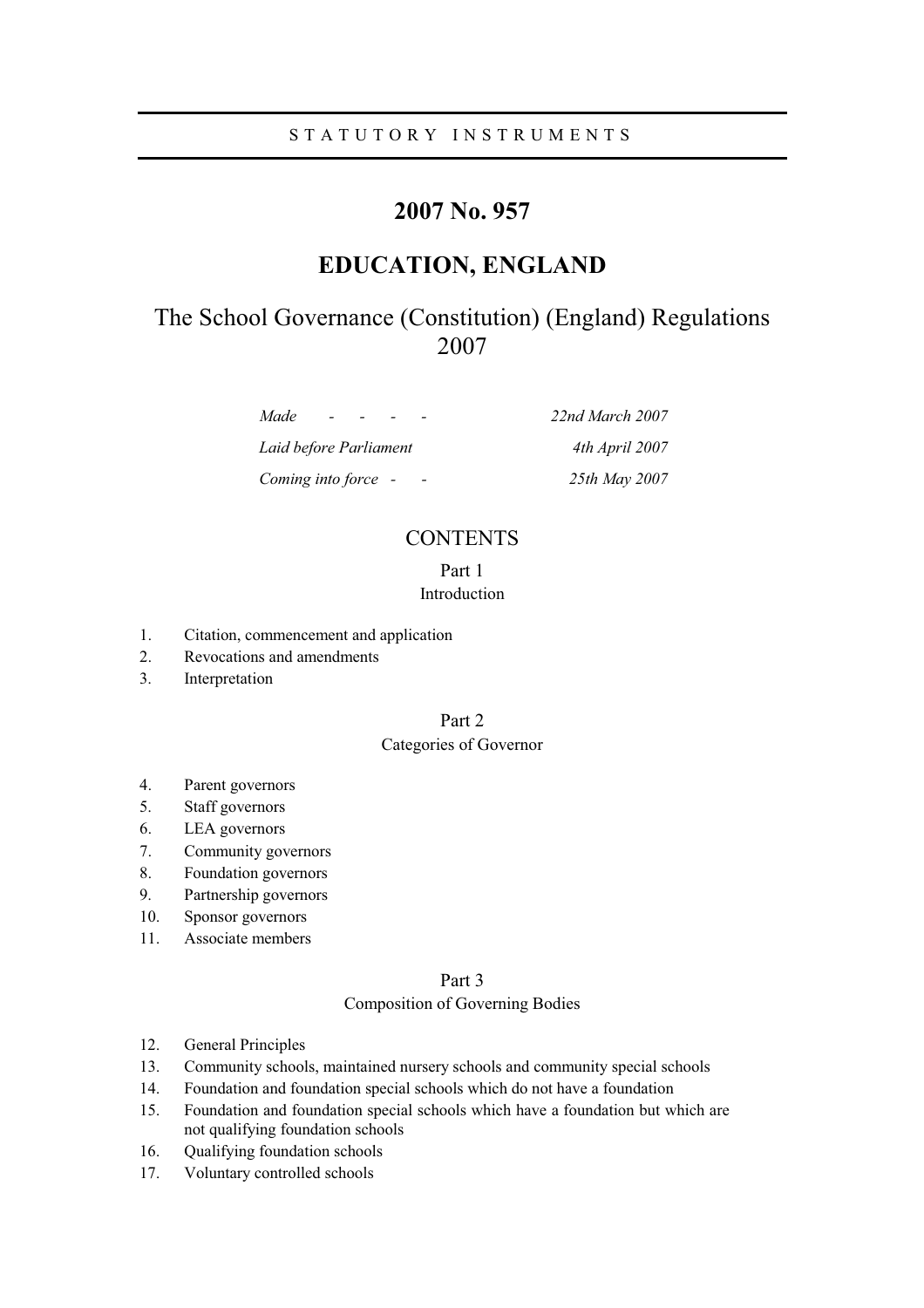- 18. Voluntary aided schools
- 19. Notification of appointments
- 20. Surplus governors

# Part 4

# Qualifications and Tenure of Office

- 21. Qualifications and disqualifications
- 22. Term of Office
- 23. Resignation
- 24. Removal of LEA and foundation governors
- 25. Removal of community governors, partnership governors and sponsor governors
- 26. Removal of appointed parent governors
- 27. Procedure for removal of governors by the governing body

# Part 5

# Instrument of Government

- 28. Interpretation of "appropriate diocesan authority" and "appropriate religious body"
- 29. Duty to have regard to guidance
- 30. Contents and form of instrument of government
- 31. Duty to make instrument of government and procedure for making the instrument
- 32. Review of instrument of government
- 33. Other requirements relating to instruments of government

|  | SCHEDULE $1$ — Election and appointment of parent governors                                                      |
|--|------------------------------------------------------------------------------------------------------------------|
|  | SCHEDULE $2$ — Election of staff governors                                                                       |
|  | SCHEDULE $3 -$ Appointment of community governors at community special<br>schools and foundation special schools |
|  | SCHEDULE $4 -$ Appointment of partnership governors                                                              |
|  | SCHEDULE $5 -$ Appointment of sponsor governors                                                                  |
|  | SCHEDULE $6 -$ Qualifications and disqualifications                                                              |

The Secretary of State for Education and Skills makes the following Regulations in exercise of the power conferred by sections 19(2) and (3), 20(2) and (3) and 210(7) of the Education Act 2002(**a**).

# Part 1

# Introduction

## **Citation, commencement and application**

**1.**—(1) These Regulations may be cited as the School Governance (Constitution) (England) Regulations 2007 and come into force on 25th May 2007.

<sup>(</sup>**a**) 2002 c.32; by virtue of the definition of "regulations" in section 212(1) of the Education Act 2002, these Regulations made by the Secretary of State apply only in relation to England.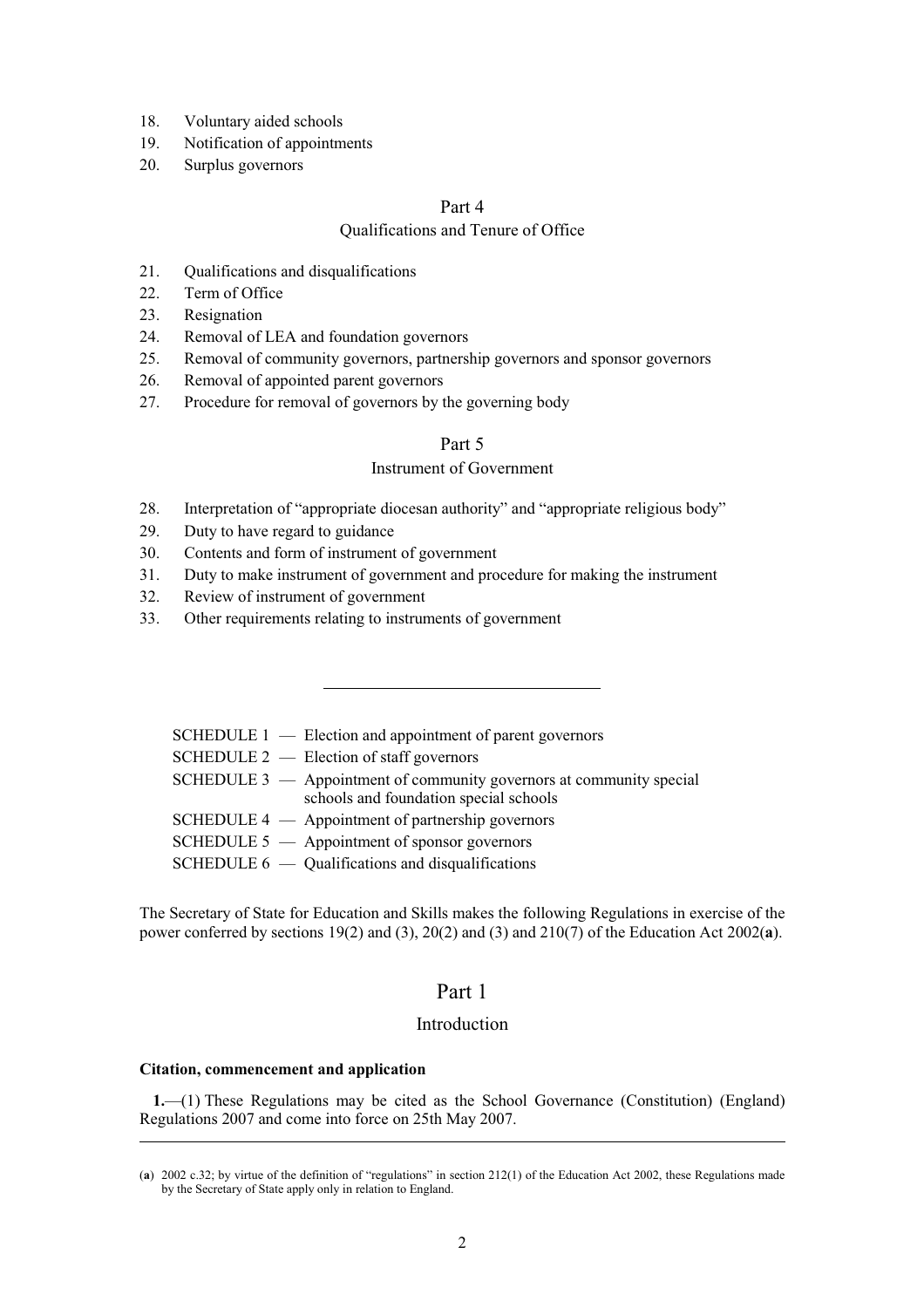(2) These Regulations apply only in relation to England.

## **Revocations and amendments**

**2.**—(1) The School Governance (Constitution) (England) Regulations 2003(**a**) are revoked.

(2) The School Governance (Constitution, Federations and New Schools) (England) (Amendment) Regulations 2005(**b**) are revoked.

(3) In regulation 16(b) of the School Governance (Transition from an Interim Executive Board) (England) Regulations 2004(**c**) for "School Governance (Constitution) (England) Regulations 2003" substitute "School Governance (Constitution) (England) Regulations 2007".

(4) In regulation 6(4) of the School Governance (Collaboration) (England) Regulations 2003(**d**) for "under regulation 20 of, and paragraphs 2 to 11 of Schedule 6 to the School Governance (Constitution) (England) Regulations 2003" substitute "under regulation 21 of, and paragraphs 2 to 11 of Schedule 6 to the School Governance (Constitution) (England) Regulations 2007".

#### **Interpretation**

**3.**—(1) In these Regulations—

"EA 1996" means the Education Act 1996(**e**);

"SSFA 1998" means the School Standards and Framework Act 1998(**f**);

"EA 2002" means the Education Act 2002;

"parent" includes any individual who has or has had parental responsibility for, or cares or has cared for, a child or young person under the age of 18; and

"qualifying foundation school" means a foundation or a foundation special school which has a foundation established otherwise than under SSFA 1998, and whose instrument of government provides for the majority of governors to be foundation governors appointed by the foundation.

(2) Any reference in these Regulations to—

- (a) the governing body or to the governing body of a school is a reference to the governing body of any maintained school to which the provision applies;
- (b) a governor is a reference to a member of a governing body of any school to which the provision applies;
- (c) the local education authority is a reference to the local education authority that maintains the school; and
- (d) a foundation or to a school having a foundation is to be read in accordance with section 21 of SSFA 1998.

# Part 2

# Categories of Governor

### **Parent governors**

**4.**—(1) In these Regulations "parent governor" means—

<sup>(</sup>**a**) S.I. 2003/348, as amended by the School Governance (Constitution and Procedures) (England) (Amendment) Regulations 2003, the School Governance (Constitution, Procedures and New Schools) (England) (Amendment) Regulations 2004 and the School Governance (Constitution, Federations and New Schools) (England) (Amendment) Regulations 2005.

<sup>(</sup>**b**) S.I. 2005/1730.

<sup>(</sup>**c**) S.I. 2004/530.

<sup>(</sup>**d**) S.I. 2003/1962.

<sup>(</sup>**e**) 1996 c.56.

<sup>(</sup>**f**) 1998 c.31.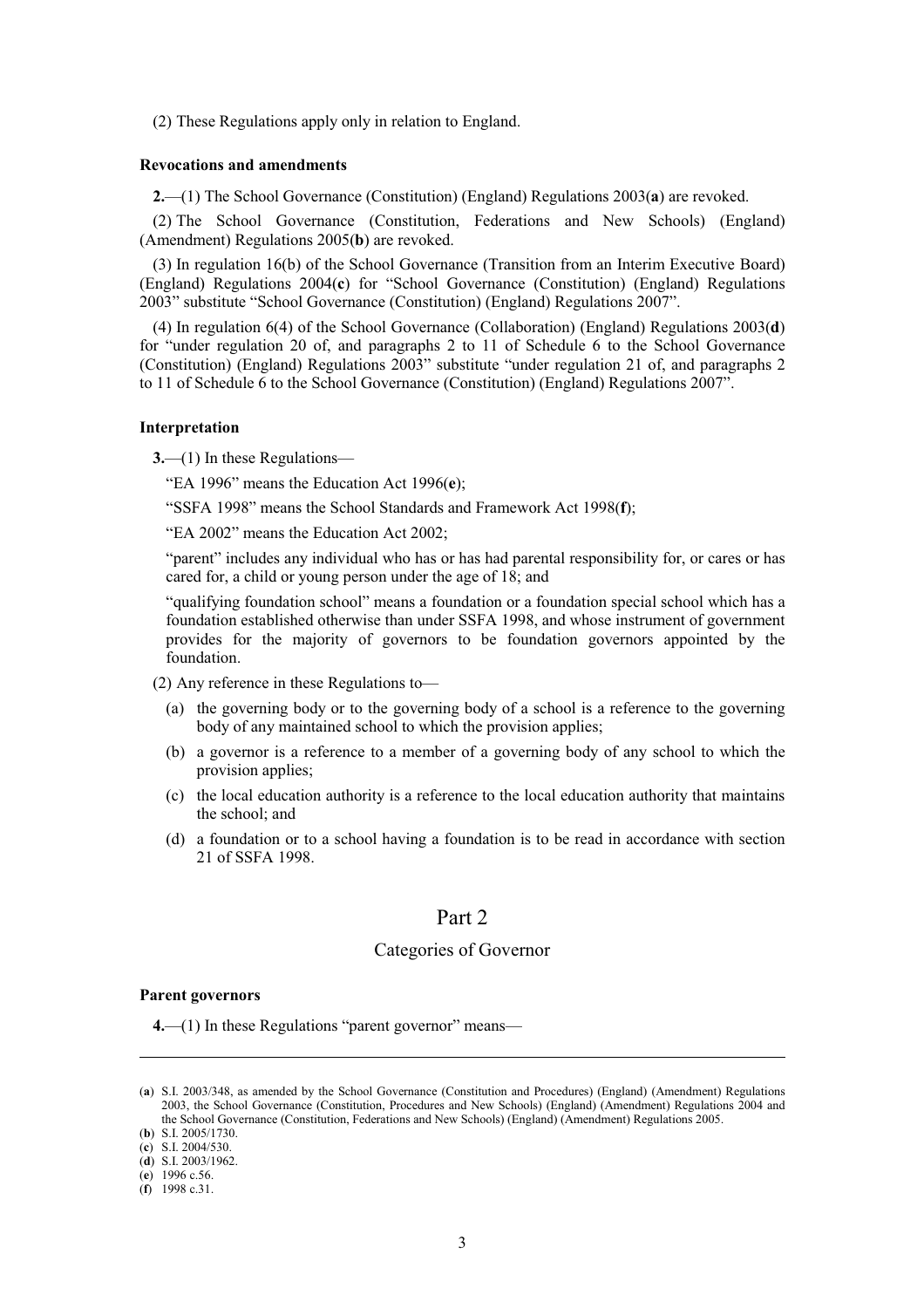- (a) a person who is elected in accordance with paragraphs 4 to 8 of Schedule 1 as a governor by parents of registered pupils at the school and is himself such a parent at the time when he is elected, or
- (b) where the school is a maintained nursery school, a person who is elected as a governor  $bv$ —
	- (i) parents of registered pupils at the school, or
	- (ii) parents of children for whom educational or other provision is made on the premises of the school (including any such provision made by the governing body under section 27 of EA 2002),

and is himself such a parent at the time when he is elected, or

(c) a person appointed as a parent governor in accordance with paragraphs 9 to 11 of Schedule 1.

(2) A person is disqualified from election or appointment as a parent governor of a school if he is—

- (a) an elected member of the local education authority; or
- (b) paid to work at the school for more than 500 hours in any consecutive twelve month period.

(3) A person is not disqualified from continuing to hold office as a parent governor when he ceases to be a parent of a registered pupil at the school or to fulfil any of the requirements set out in paragraphs 10 and 11 of Schedule 1 (as the case may be) unless he is otherwise disqualified under these Regulations.

## **Staff governors**

**5.**—(1) In these Regulations "staff governor" means—

- (a) the head teacher, who is a staff governor by virtue of his office unless he resigns the position in accordance with regulation 23(1);
- (b) a person who is elected in accordance with Schedule 2 as a governor by persons who are paid to work at the school and is himself a person so working at the time when he is elected.

(2) At least one staff governor (in addition to the head teacher) must be a school teacher(**a**) unless no school teacher stands for election.

(3) Where the school's instrument of government(**b**) specifies that there shall be three or more staff governors, at least one staff governor must be a person who is not a school teacher, unless no such person stands for election.

(4) Upon ceasing to work at the school, a staff governor of a school is to be disqualified from continuing to hold office as such a governor.

## **LEA governors**

**6.**—(1) In these Regulations "LEA governor" means a person who is appointed as a governor by the local education authority.

(2) A person is disqualified from appointment as a LEA governor of a school if he is eligible to be a staff governor of the school.

# **Community governors**

**7.**—(1) In these Regulations "community governor" means a person who is appointed as a governor by the governing body and who is—

<sup>(</sup>**a**) Within the meaning of section 122 of EA 2002.

<sup>(</sup>**b**) Within the meaning of section 20 of EA 2002.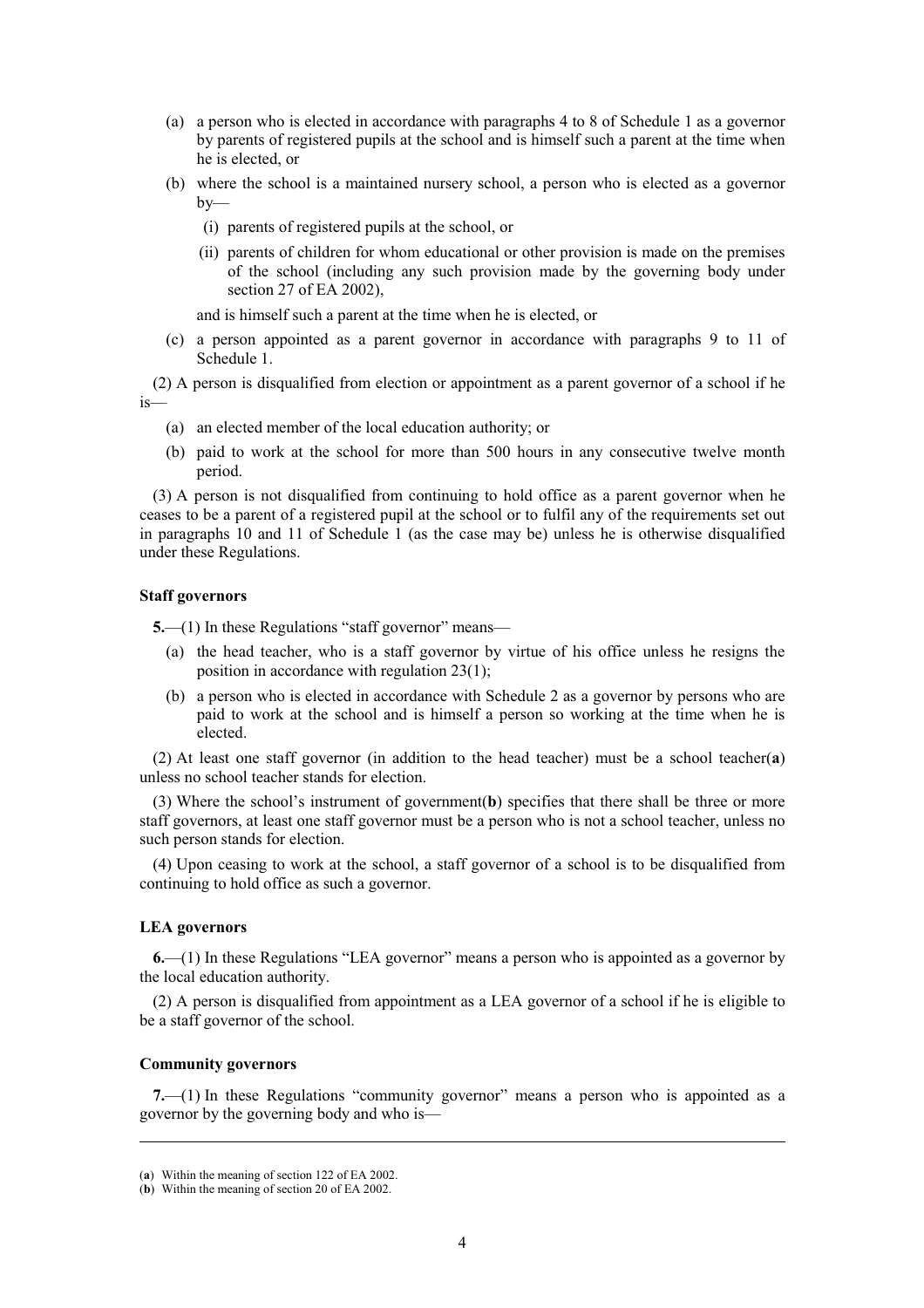- (a) a person who lives or works in the community served by the school, or
- (b) a person who, in the opinion of the governing body, is committed to the good government and success of the school.

(2) In the case of a community special school or a foundation special school the governing body must appoint as one of the community governors a person nominated in accordance with Schedule 3.

(3) A person is disqualified from appointment as a community governor of a school if he is—

- (a) eligible to be a staff governor of the school; or
- (b) an elected member of the local education authority.

## **Foundation governors**

**8.**—(1) In these Regulations—

"foundation governor" means a person who is appointed as a governor otherwise than by the local education authority and who—

- (a) is appointed for the purposes of securing that the character of the school, including where the school has a particular religious character(**a**), such religious character, is preserved and developed, and
- (b) where the school has a foundation, is appointed for the purpose of securing that the school is conducted in accordance with the foundation's governing documents, including, where appropriate, any trust deed relating to the school:

"ex officio foundation governor" means a foundation governor who is the holder of an office by virtue of which he is entitled to be a foundation governor;

"substitute governor" means a foundation governor appointed to act in the place of an ex officio foundation governor who is unwilling or unable to act as a governor or has been removed from office under regulation 24(2).

(2) Upon ceasing to hold the office from which his governorship derives, an ex officio foundation governor is disqualified from continuing to hold office as such a governor.

## **Partnership governors**

**9.**—(1) In these Regulations "partnership governor" means—

- (a) where the school has a religious character, a person who is nominated as a partnership governor and appointed in accordance with Schedule 4 for the purpose of securing that such religious character is preserved and developed, and
- (b) in any other case, a person who is nominated as a partnership governor and appointed as such in accordance with Schedule 4.

(2) A person is disqualified from nomination or appointment as a partnership governor of a school if he is—

- (a) a parent of a registered pupil at the school;
- (b) eligible to be a staff governor of the school;
- (c) an elected member of the local education authority; or
- (d) employed by the local education authority in connection with their functions as a local education authority.

# **Sponsor governors**

**10.** In these Regulations "sponsor governor" means a person who is nominated as a sponsor governor and is appointed as such by the governing body in accordance with Schedule 5.

<sup>(</sup>**a**) As designated by Order of the Secretary of State under section 69(3) of SSFA 1998.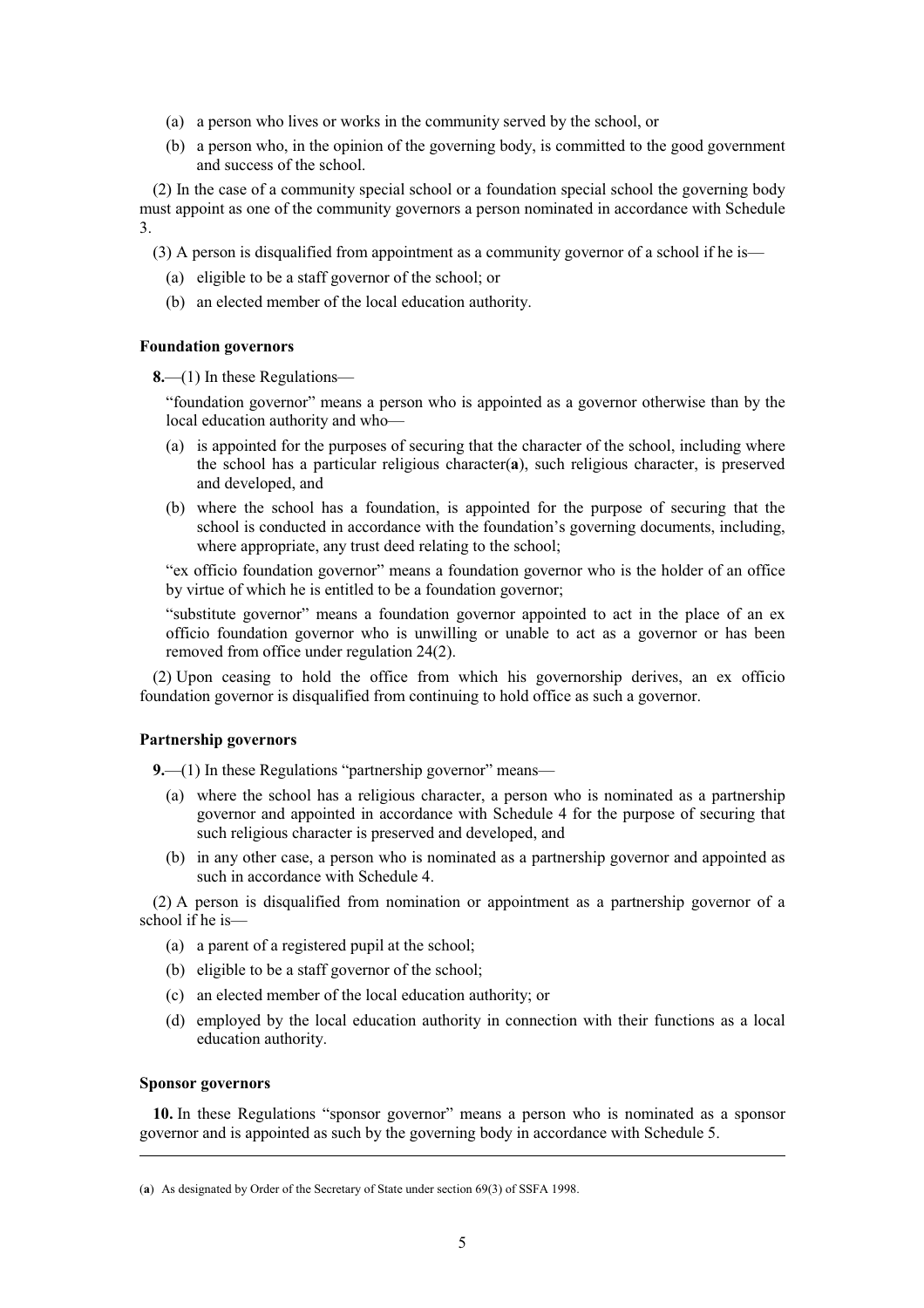#### **Associate members**

**11.**—(1) In these Regulations "associate member" means a person who is appointed by the governing body as a member of any committee established by them but who is not a governor.

(2) An associate member may hold office for a period of four years, or such shorter period (not being less than one year) as may be determined by the governing body at the date of his appointment.

(3) Nothing in this regulation prevents an associate member from being reappointed at the expiration of his term of office.

(4) Any person who is disqualified from holding office as a governor of a school under Schedule 6 is likewise disqualified from holding or continuing to hold office as an associate member of the governing body, save as provided in paragraph 1 of Schedule 6.

# Part 3

# Composition of Governing Bodies

### **General Principles**

**12.**—(1) The instrument of government of a school is to specify the size and membership of the governing body, which is to be no fewer than 9 and no more than 20 governors.

(2) In determining the size of their membership, the governing body must not include—

- (a) any sponsor governors, or
- (b) foundation governors appointed in accordance with regulations 16(2)(b) or 18(2)(b).

(3) Subject to regulations 13 to 18, the instrument of government is to specify the numbers of governors from each of the following categories of governor to be elected or appointed—

- (a) parent governor;
- (b) staff governor;
- (c) LEA governor;
- (d) community governor;
- (e) foundation governor;
- (f) partnership governor;
- (g) sponsor governor.

(4) In calculating the number of governors required in each category in accordance with regulations 13 to 18, the number is to be rounded up or down to the nearest whole number and regulations 13 to 18 are to be interpreted subject to this provision.

(5) In calculating the number of staff governors required, the head teacher must be included whether or not he has resigned his governorship.

#### **Community schools, maintained nursery schools and community special schools**

**13.**—(1) The governing body of a community school, a maintained nursery school or a community special school(**a**) is to comprise the following:

- (a) one third or more parent governors;
- (b) at least two but no more than one third staff governors;
- (c) one fifth LEA governors; and
- (d) one fifth or more community governors.

<sup>(</sup>**a**) Within the meaning of section 20 of and Schedule 2 to the SSFA 1998 and section 39(1) of the EA 2002.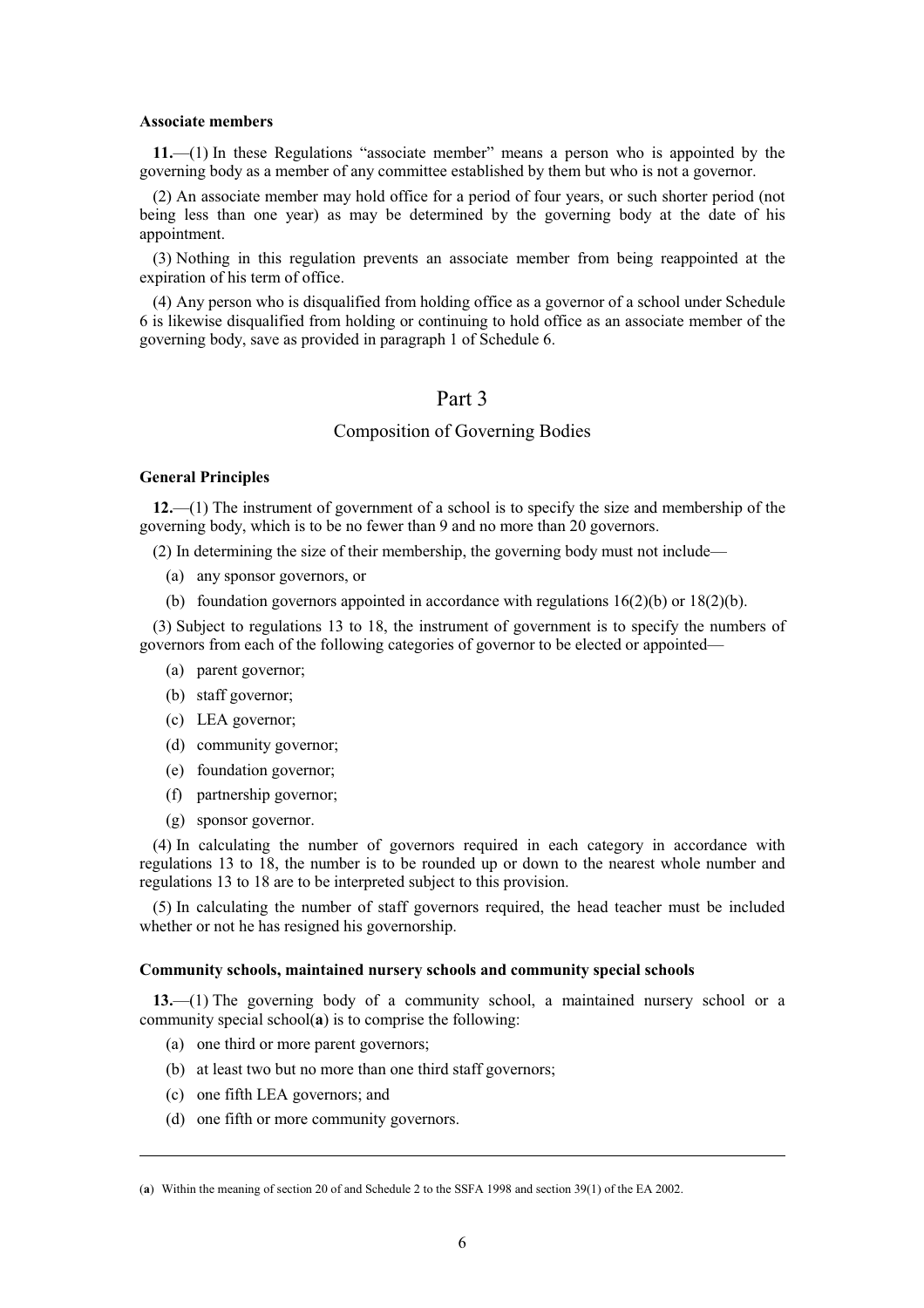(2) The governing body may in addition appoint up to two sponsor governors, or where the school is a secondary school(**a**), up to four sponsor governors.

### **Foundation and foundation special schools which do not have a foundation**

**14.**—(1) The governing body of a foundation school or a foundation special school(**b**) which, in either case, does not have a foundation, is to comprise the following:

- (a) one third or more parent governors;
- (b) at least two but no more than one third staff governors;
- (c) at least one but no more than one fifth LEA governors;
- (d) one tenth or more community governors; and
- (e) at least two but no more than one quarter partnership governors.

(2) The governing body may in addition appoint up to two sponsor governors or, where the school is a secondary school, up to four sponsor governors.

# **Foundation and foundation special schools which have a foundation but which are not qualifying foundation schools**

**15.**—(1) The governing body of a foundation school or a foundation special school(**c**) which, in either case, has a foundation but which is not a qualifying foundation school, is to comprise the following:

- (a) one third or more parent governors;
- (b) at least two but no more than one third staff governors;
- (c) at least one but no more than one fifth LEA governors;
- (d) one tenth or more community governors; and
- (e) at least two but no more than 45 per cent foundation governors.

(2) The governing body may in addition appoint up to two sponsor governors or, where the school is a secondary school, up to four sponsor governors.

## **Qualifying foundation schools**

**16.**—(1) The governing body of a qualifying foundation school is to comprise the following:

- (a) at least one parent governor;
- (b) at least two but no more than one third staff governors;
- (c) at least one but no more than one fifth LEA governors;
- (d) one tenth or more community governors;
- (e) such number of foundation governors as out number all the other governors listed in subparagraphs (a) to (d) by up to two; and
- (f) such number of foundation governors who are eligible for election or appointment as parent governors that, when they are counted with the parent governors, comprise one third or more of the total membership of the governing body.
- (2) In addition—
	- (a) the governing body may appoint up to two sponsor governors, or where the school is a secondary school up to four sponsor governors; and
	- (b) the foundation may appoint such number of foundation governors (up to two or, where the school is a secondary school, up to four) as are required to preserve their majority.

<sup>(</sup>**a**) Within the meaning of section 5(2) of EA 1996.

<sup>(</sup>**b**) Within the meaning of section 20 of and Schedule 2 to SSFA 1998.

<sup>(</sup>**c**) Within the meaning of section 20 of and Schedule 2 to SSFA 1998.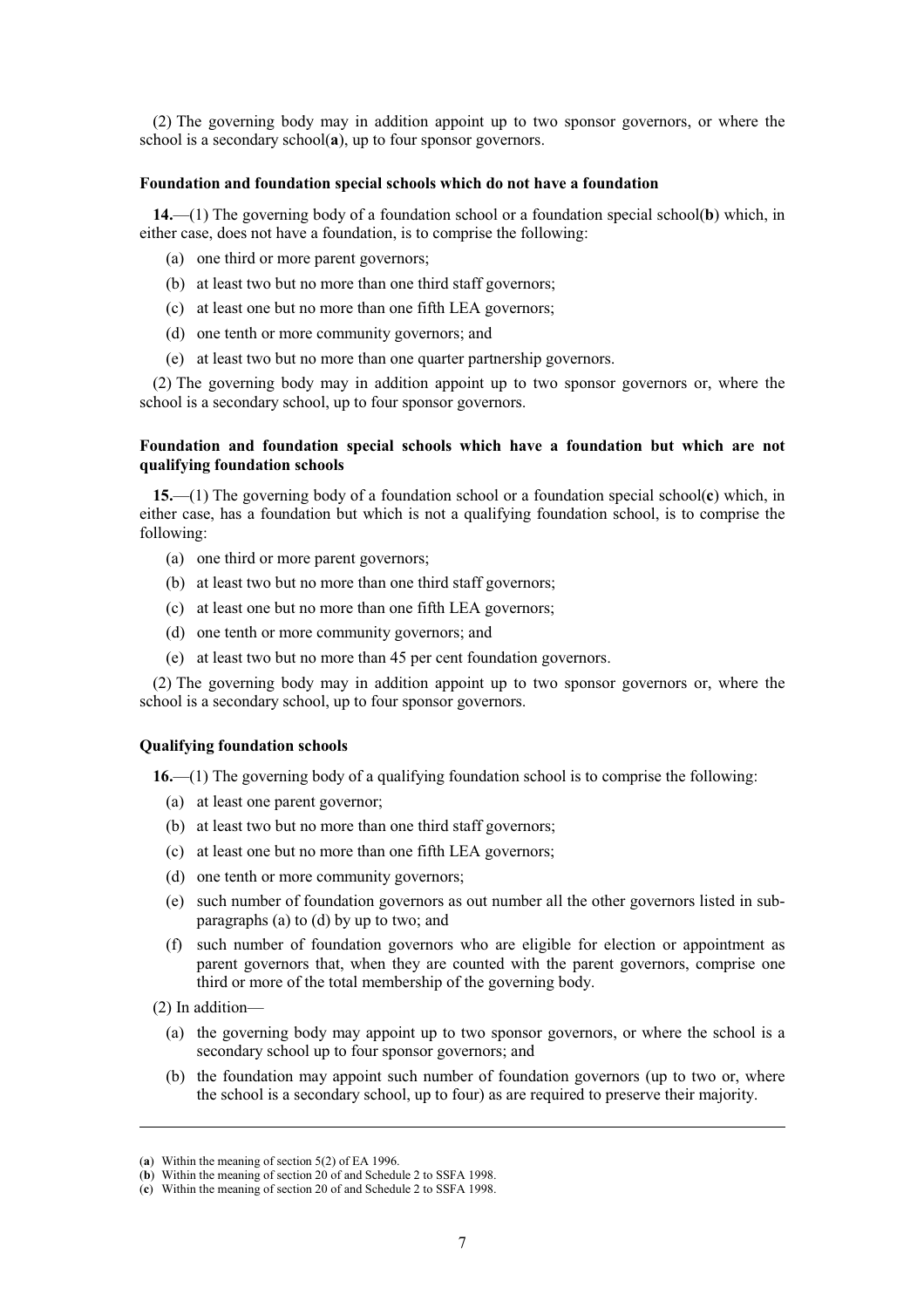#### **Voluntary controlled schools**

**17.**—(1) The governing body of a voluntary controlled school(**a**) is to comprise the following:

- (a) one third or more parent governors;
- (b) at least two but no more than one third staff governors;
- (c) at least one but no more than one fifth LEA governors;
- (d) one tenth or more community governors; and
- (e) at least two but no more than one quarter foundation governors.

(2) The governing body may in addition appoint up to two sponsor governors or, where the school is a secondary school, up to four sponsor governors.

### **Voluntary aided schools**

**18.**—(1) The governing body of a voluntary aided school(**b**) is to comprise the following:

- (a) at least one but no more than one tenth LEA governors;
- (b) at least two but no more than one third staff governors;
- (c) at least one parent governor;
- (d) such number of foundation governors as out number all the other governors listed in subparagraphs (a) to (c) by two; and
- (e) such number of foundation governors who are eligible for election or appointment as parent governors that, when they are counted with the parent governors, comprise one third or more of the total membership of the governing body.
- (2) In addition—
	- (a) the governing body may appoint up to two sponsor governors, or where the school is a secondary school up to four sponsor governors; and
	- (b) the person who is entitled to appoint foundation governors may appoint such number of foundation governors (up to two or, where the school is a secondary school, up to four) as are required to preserve their majority.

## **Notification of appointments**

**19.** Where any person makes an appointment or nominates a person to be appointed to the governing body, he must give written notice of the appointment or the nomination to the clerk to the governing body specifying the name and usual place of residence of the person appointed or nominated.

# **Surplus governors**

**20.** Where a maintained school has more governors of a particular category than are provided for by the instrument of government for the school, a governor of that category may serve out his term of office.

<sup>(</sup>**a**) Within the meaning of section 20 of and Schedule 2 to SSFA 1998.

<sup>(</sup>**b**) Within the meaning of section 20 of and Schedule 2 to SSFA 1998.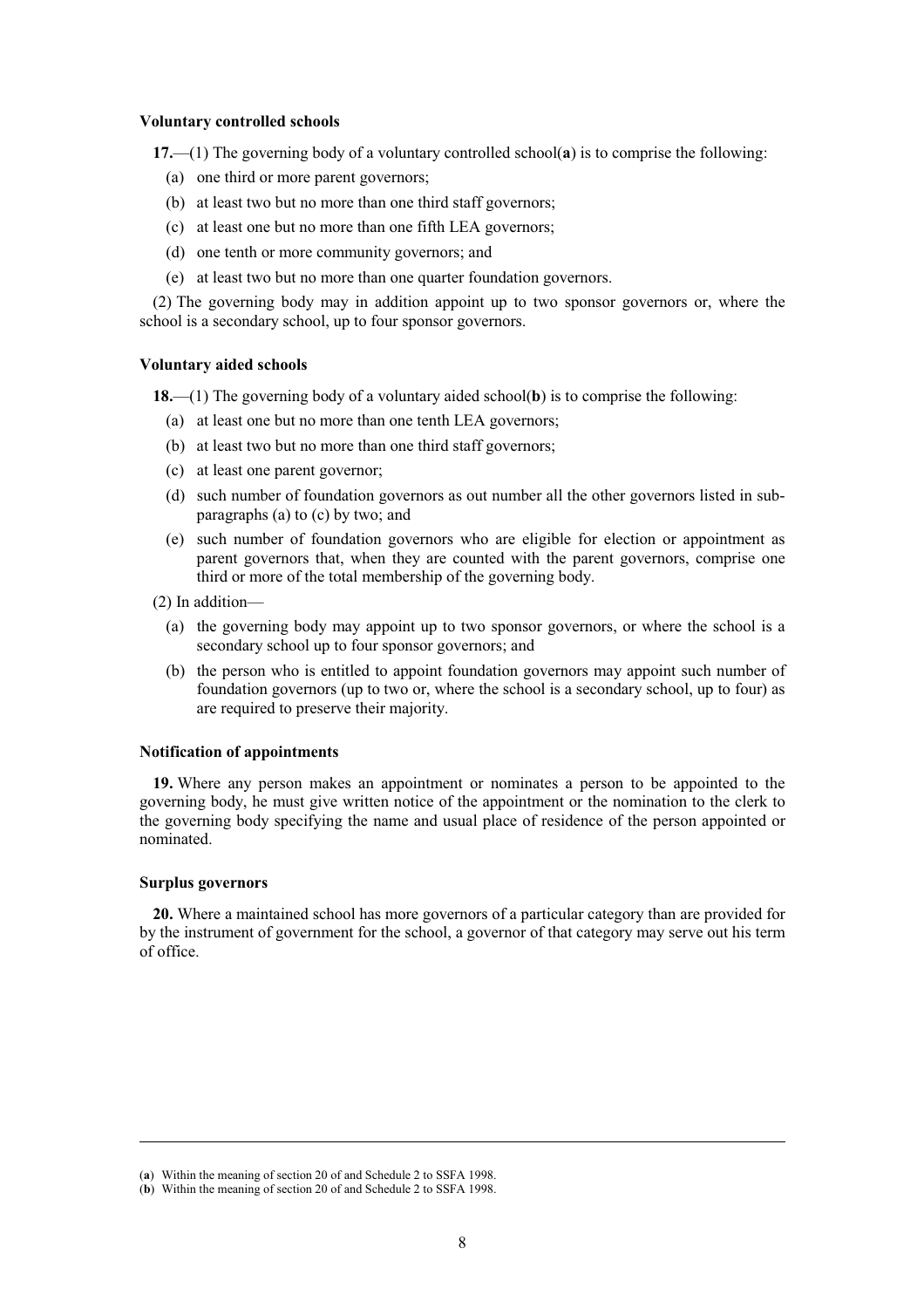# Part 4

# Qualifications and Tenure of Office

## **Qualifications and disqualifications**

**21.** Schedule 6 sets out the circumstances in which a person is qualified for or disqualified from holding or continuing in office as a governor.

## **Term of Office**

**22.**—(1) Subject to paragraphs (2) to (5), a governor is to hold office for a fixed period of four years from the date of his election or appointment.

(2) Paragraph (1) does not apply to any staff governor who is the head teacher of the school, or to any ex officio foundation governor, who may hold office for as long as he holds the position from which his governorship derives.

(3) Paragraph (1) does not apply to any additional governor, additional foundation governor or interim executive member appointed under Part 4 of the Education and Inspections Act 2006(**a**) whose term of office will be determined by the person who appointed him, up to a maximum of four years.

(4) The instrument of government may specify a shorter term of office for a particular category of governor, not being less than one year.

(5) A substitute governor holds office until the earlier of the following—

- (a) the expiry of four years from the date when his appointment takes effect;
- (b) the date when the original governor (not having been removed from office under regulation 24(2)) gives written notice to the clerk to the governing body to the effect that he is able and willing to act as a foundation governor; or
- (c) the date when a person other than the original governor takes office in the post by virtue of which the ex officio foundation governorship exists.

(6) This regulation does not prevent a governor from—

- (a) being elected or appointed for a further term, save as otherwise provided in these Regulations;
- (b) resigning his office in accordance with regulation 23(1);
- (c) being removed from office under regulations 24 to 27; or
- (d) being disqualified, by virtue of any provision of these Regulations, from holding or continuing to hold office.

(7) In this regulation "the original governor" means the ex officio foundation governor in whose place the substitute governor is appointed to act.

#### **Resignation**

**23.**—(1) A governor may at any time resign his office by giving written notice to the clerk to the governing body.

(2) The head teacher may withdraw his resignation at any time by giving written notice to the clerk to the governing body.

(3) An ex officio foundation governor may resign as governor either permanently or temporarily, but his resignation does not prejudice the ex officio governorship of his successor in the office from which the ex officio governorship derives.

<sup>(</sup>**a**) 2006 c.40.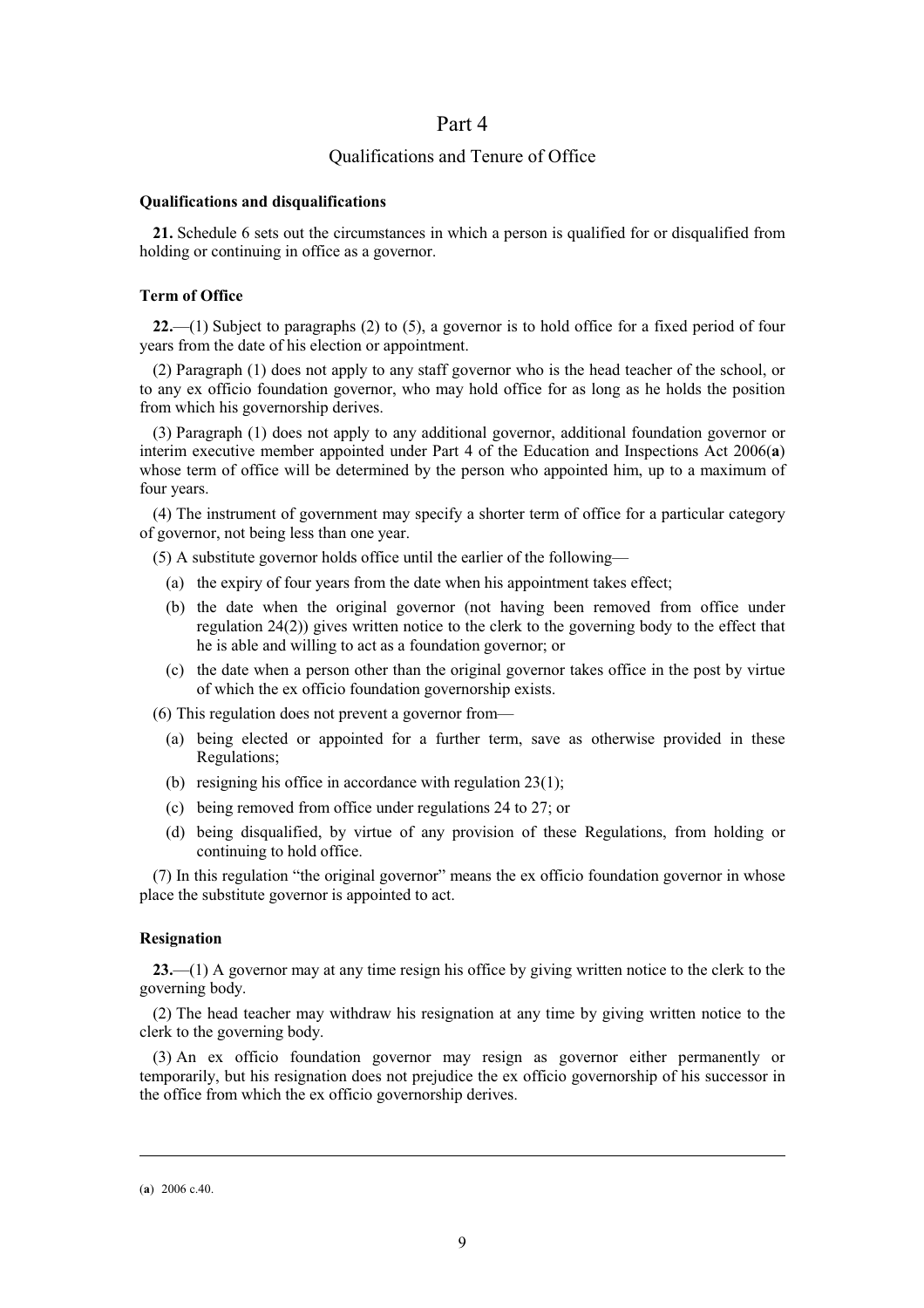#### **Removal of LEA and foundation governors**

**24.**—(1) Any LEA governor or foundation governor may be removed from office by the person who appointed him, who must give written notice thereof to the clerk to the governing body and to the governor so removed.

(2) A person proposing the removal of an ex officio foundation governor must inform the clerk to the governing body and the governor in question in writing of the reasons why he is proposing his removal.

(3) The governing body may, in accordance with the procedure set out in regulation 27, remove any ex officio foundation governor at the request of the person named in the instrument of government as the person entitled to make such a request.

## **Removal of community governors, partnership governors and sponsor governors**

**25.**—(1) Any community governor, partnership governor or sponsor governor may be removed from office by the governing body in accordance with the procedure set out in regulation 27.

(2) A nominating body proposing the removal of such a governor must inform the clerk to the governing body and the governor in question in writing of the reasons why it is proposing his removal.

(3) The governing body may, in accordance with the procedure set out in regulation 27, remove any community governor appointed in accordance with Schedule 3, or any sponsor governor at the request of the nominating body.

(4) In this Part, "nominating body" means any person from whom nominations were sought for the purpose of appointing, and who nominated, the governor in question.

## **Removal of appointed parent governors**

**26.** Any parent governor appointed by the governing body under paragraphs 9 to 11 of Schedule 1 may be removed by the governing body in accordance with the procedure set out in regulation 27.

## **Procedure for removal of governors by the governing body**

**27.**—(1) This regulation applies in relation to the removal of a governor from office in accordance with regulation 24(3), 25 or 26.

(2) A resolution to remove a governor from office which is passed at a meeting of the governing body will not have effect unless—

- (a) in relation to the removal of a governor under regulation 24(3) and 25(3), before the governing body resolve to remove the governor from office, the clerk to the governing body must give the reasons for removal provided by the person referred to in regulation 24(3) or by the nominating body (as appropriate) and the governor whom it is proposed to remove must be given an opportunity to make a statement in response;
- (b) in relation to the removal of a community governor, a partnership governor or a sponsor governor under regulation 25(1) or a parent governor under regulation 26, before the governing body resolve to remove the governor from office, the governor or governors proposing his removal must at that meeting state their reasons for doing so and the governor who it is proposed to remove must be given an opportunity to make a statement in response;
- (c) it is confirmed by a resolution passed at a second meeting of the governing body held not less than fourteen days after the first meeting; and
- (d) the matter of the governor's removal from office is specified as an item of business on the agenda for each of those meetings.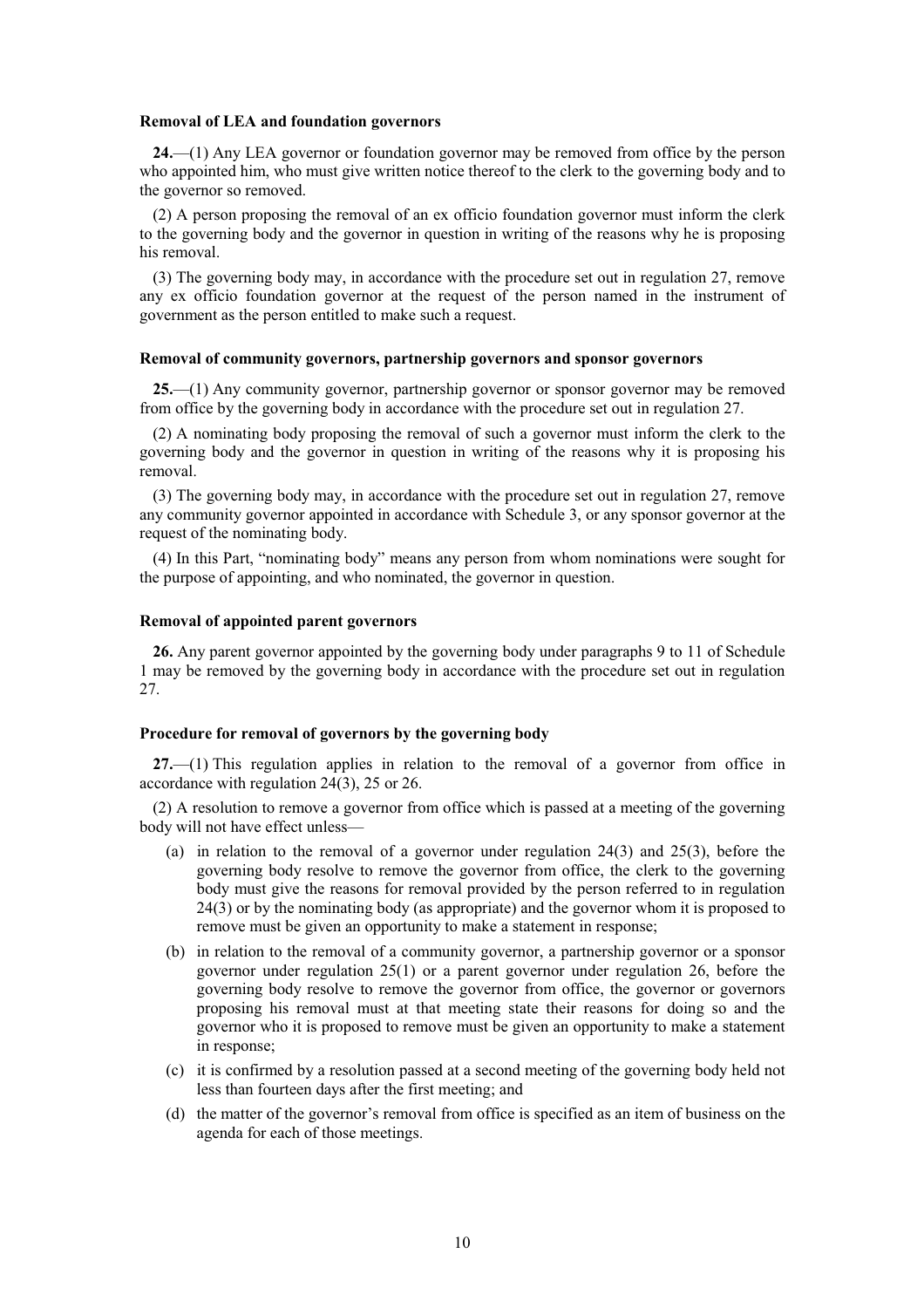# Part 5

# Instrument of Government

## **Interpretation of "appropriate diocesan authority" and "appropriate religious body"**

**28.** In this Part—

"appropriate diocesan authority" has the meaning given by section  $142(1)$  and (4) of SSFA 1998; and

"appropriate religious body", in relation to a school designated under section 69(3) of SSFA 1998 as having a religious character that is not a Church of England school or a Roman Catholic Church school, means the body that the Secretary of State considers appropriate in relation to the religion or religious denomination to which the school belongs.

## **Duty to have regard to guidance**

**29.** In respect of the making of instruments of government, the matters to be dealt with in such instruments, the form of such instruments, and the review and variation of such instruments, governing bodies and local education authorities must have regard to any guidance given from time to time by the Secretary of State.

## **Contents and form of instrument of government**

**30.**—(1) The instrument of government for a maintained school must set out—

- (a) the name of the school;
- (b) the category of school to which the school belongs, including where appropriate:
	- (i) whether the school has a foundation, and
	- (ii) whether the school is a qualifying foundation school;
- (c) the name of the governing body of the school;
- (d) the manner in which the governing body is to be constituted in accordance with Part 3 of these Regulations, specifying—
	- (i) the number of governors in each category of governor, and
	- (ii) the total membership of the governing body, including any sponsor governors and additional foundation governors appointed in accordance with regulation 16(2)(b) or  $18(2)(b)$ ;
- (e) where the term of office for a category of governor is to be less than four years, the length of that term of office;
- (f) where the school has foundation governors—
	- (i) the name of any person who is entitled to appoint such governors and, if there is more than one such person, the basis upon which such appointments are made,
	- (ii) details of any foundation governorship to be held ex officio by the holder of a named office, and
	- (iii) the name of any person who is entitled to request the removal of any ex officio foundation governor and to appoint any substitute governor;
- (g) where the school has sponsor governors, the name of any sponsor who is entitled to nominate persons for appointment as such governors under Schedule 5;
- (h) where the school is a maintained special school, the name of any body entitled to nominate a person for appointment as a community governor under Schedule 3;
- (i) where the school is a foundation or a voluntary school designated under section 69(3) of SSFA 1998 as having a religious character, a description of the religious ethos of the school; and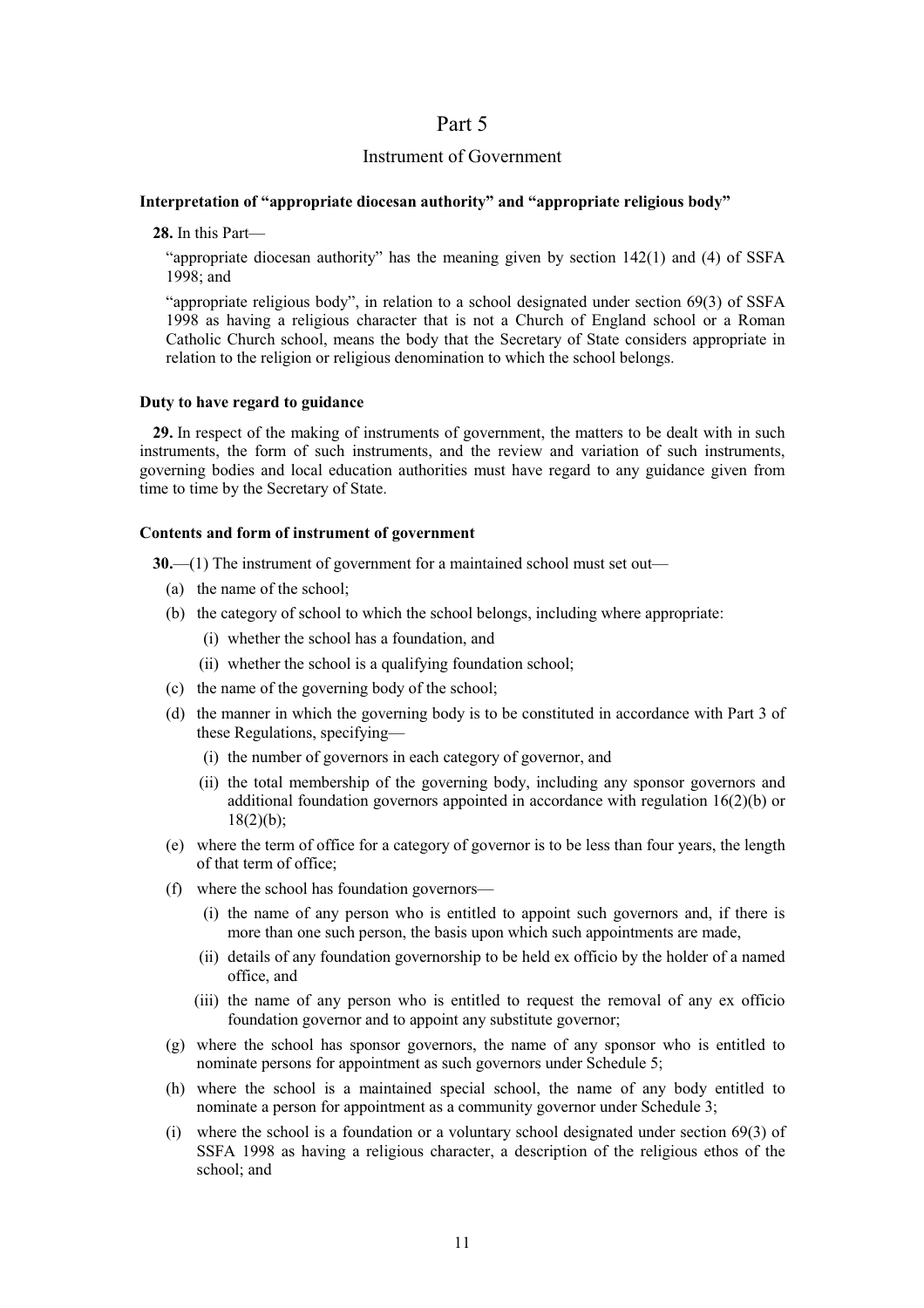(j) the date when the instrument of government takes effect.

(2) The manner in which the governing body is to be constituted, as set out in accordance with sub-paragraph (1)(d), must accord with the provisions of these Regulations as they apply to a school of the category to which the school belongs and, where appropriate, the nature of the school as specified in accordance with sub-paragraph (1)(b).

(3) Where the school has a foundation, the instrument of government must (subject to any statutory provision) comply with the foundation's governing documents, including any trust deed relating to the school.

## **Duty to make instrument of government and procedure for making the instrument**

**31.**—(1) The governing body must prepare a draft of the instrument of government and submit it to the local education authority which will make it in accordance with this regulation.

(2) Where the school has foundation governors, the governing body must not submit the draft to the local education authority unless it has been approved by—

- (a) the foundation governors;
- (b) the trustees of any foundation relating to the school;
- (c) in the case of a Church of England school or Roman Catholic Church school, the appropriate diocesan authority; and
- (d) in the case of any other school designated under section 69(3) of SSFA 1998 as having a religious character, the appropriate religious body.

(3) On receiving the draft, the local education authority must consider whether it complies with all applicable statutory provisions, and if—

- (a) they are content that the draft so complies, or
- (b) there is agreement between it, the governing body and (if the school has foundation governors) the persons mentioned in paragraph (2) that the draft should be revised to any extent, and the revised draft complies with all the applicable statutory provisions,

the instrument of government must be made by them in the form of the draft or (as the case may be) in the form of the revised draft.

(4) If neither of sub-paragraphs (a) and (b) of paragraph (3) applies in the case of a school which does not have foundation governors, the local education authority must—

- (a) inform the governing body of the reasons why they are not content with the draft instrument of government, and
- (b) give the governing body a reasonable opportunity to reach agreement with them on revising the draft,

and the instrument of government must be made by them either in the form of a revised draft agreed between them and the governing body or (in the absence of such agreement) in such form as they think fit having regard, in particular, to the category of school to which the school belongs and, where the school has a foundation, to its relationship with its foundation as specified in accordance with regulation 30(1)(b).

#### **Review of instrument of government**

**32.**—(1) The governing body or the local education authority may review the instrument of government at any time after it is made.

(2) Where, on any review, the governing body or the local education authority decides that the instrument of government should be varied, the governing body or (as the case may be) the local education authority must notify the other of their proposed variation together with their reasons for proposing such a variation.

(3) Where the governing body has received notification under paragraph (2), they must inform the local education authority as to whether or not they are content with the proposed variation and, if not content, their reasons.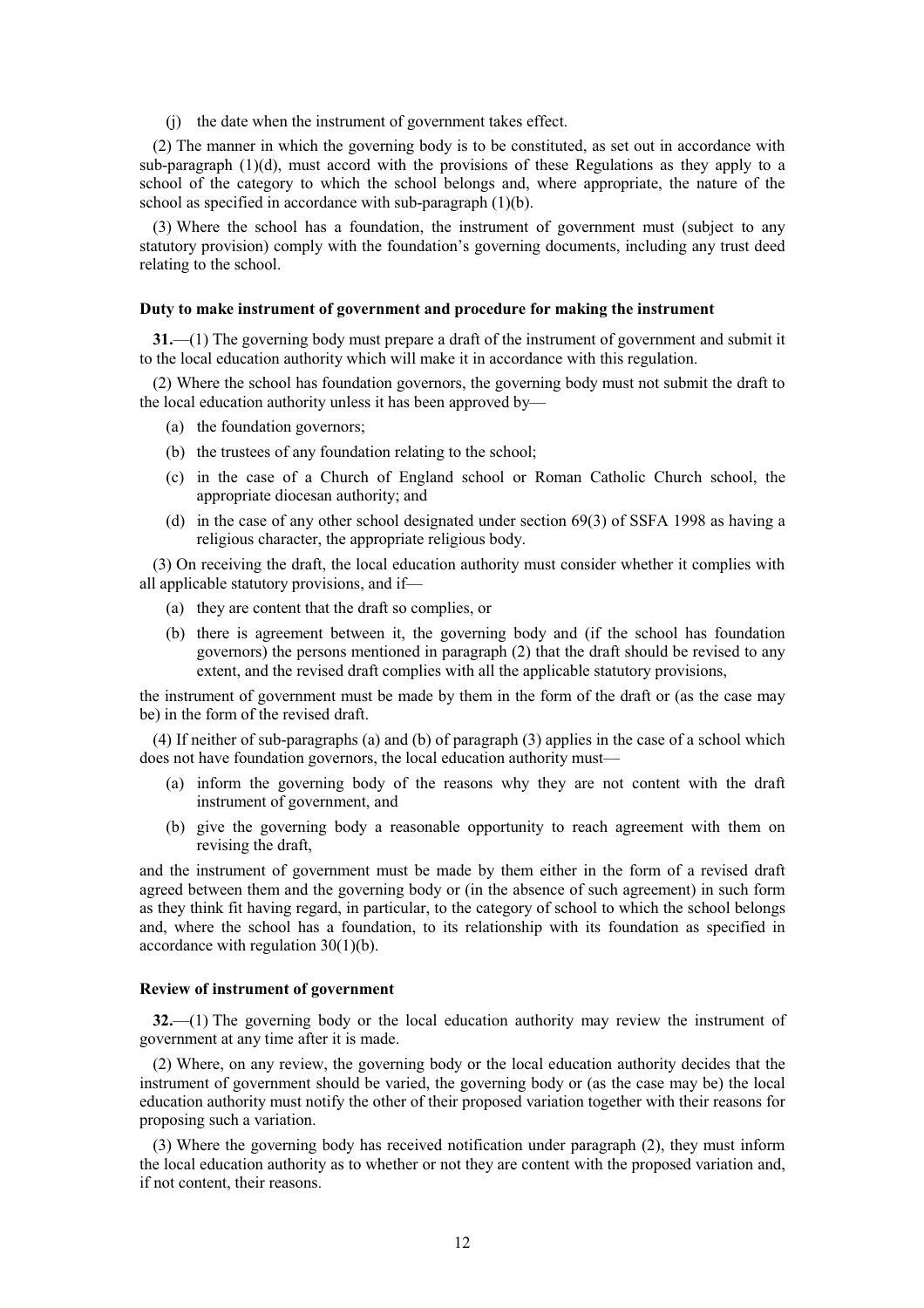(4) Where the school has foundation governors, the governing body must not give the local education authority—

- (a) any notification under paragraph (2), or
- (b) inform the authority under paragraph (3) that they are content with the authority's proposed variation,

unless the persons listed in regulation 31(2) have approved the proposed variation.

 $(5)$  If—

- (a) whichever of the governing body and the local education authority is the recipient of a notification under paragraph (2) agrees with the proposed variation, or
- (b) there is agreement between the local education authority, the governing body and (if the school has foundation governors) the other persons listed in regulation 31(2) that some other variation should be made instead,

the instrument of government must be varied accordingly by the local education authority.

(6) If neither sub-paragraph (a) or (b) of paragraph (5) applies in the case of a school which does not have foundation governors, the local education authority must—

- (a) inform the governing body of the reasons—
	- (i) why they are not content with the governing body's proposed variation, or as the case may be,
	- (ii) why they wish to proceed with their own variation, and
- (b) give the governing body a reasonable opportunity to reach agreement with them with regard to the variation, and

the instrument of government must be varied by them either in the manner agreed between them and the governing body or (in the absence of such agreement) in such manner as they think fit, having regard, in particular, to the category of school to which the school belongs and, where appropriate, to the nature of the school as specified in accordance with regulation 30(1)(b).

(7) The requirement under regulation 31(3) for the local education authority to consider compliance with all applicable statutory provisions, applies in relation to a proposed variation of an instrument of government as it applies in relation to a draft of such an instrument.

(8) Where the instrument of government is varied under this regulation the instrument must set out the date on which the variation takes effect.

#### **Other requirements relating to instruments of government**

**33.**—(1) The local education authority must ensure that the persons set out in paragraph (2) are provided (free of charge) with—

- (a) a copy of the school's instrument of government;
- (b) where any variation is made to the school's instrument of government, a consolidated version of the instrument of government incorporating all variations made by order of the local education authority (other than variations which have ceased to have effect).

(2) The persons who are to be provided with the information referred to in paragraph (1) are—

- (a) every member of the governing body of the school;
- (b) the head teacher, whether or not the head teacher is a member of the governing body;
- (c) where the school has a foundation, the trustees in relation to such foundation;
- (d) in the case of a Church of England school or a Roman Catholic Church school, the appropriate diocesan authority; and
- (e) in the case of any other school designated under section 69(3) of SSFA 1998 as having a religious character, the appropriate religious body.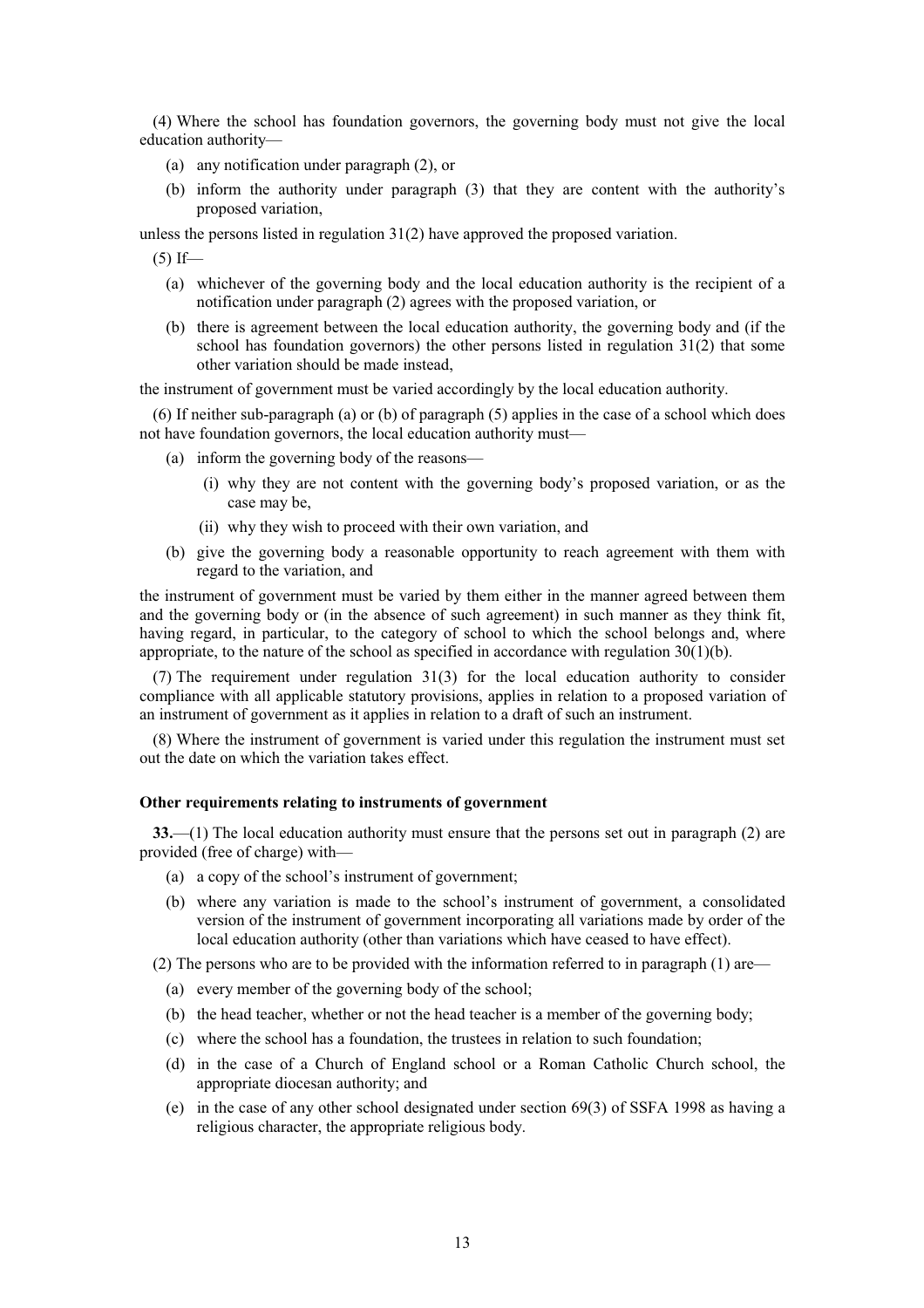*Jim Knight*  Minister of State 22nd March 2007 Department for Education and Skills

# SCHEDULE 1 Regulation 4

# Election and appointment of parent governors

**1.** Subject to paragraphs 2 and 3, in this Schedule "appropriate authority" means—

- (a) in relation to a community school, a community special school, a maintained nursery school or a voluntary controlled school, the local education authority; and
- (b) in relation to a voluntary aided school, foundation school or foundation special school, the governing body.

**2.** Where a local education authority is the appropriate authority in relation to a school, that authority may delegate to the head teacher of the school any of their functions under this Schedule.

**3.** The local education authority may be the appropriate authority in relation to a school within paragraph 1(b) if the governing body and the local education authority so agree.

**4.** Subject to paragraphs 5 to 8 the appropriate authority must make all the necessary arrangements for the election of parent governors.

**5.** The power conferred by paragraph 4 does not include power to impose any requirements as to the minimum number of votes required to be cast for a candidate to be elected.

**6.** Any election which is contested must be held by ballot.

**7.**—(1) The arrangements made under paragraph 4 must provide for every person who is entitled to vote to have an opportunity to do so by post.

(2) For the purposes of sub-paragraph (1), "post" includes delivery by hand.

(3) The arrangements made under paragraph 4 may provide for every person who is entitled to vote to have an opportunity to do so by electronic means.

**8.** Where a vacancy for a parent governor arises, the appropriate authority must take such steps as are reasonably practicable to secure that every person who is known to them to be a parent of a registered pupil at the school, and where the school is a maintained nursery school, a parent of a child for whom educational or other provision is made on the premises of the school (including any such provision made by the governing body under section 27 of EA 2002), is—

- (a) informed of the vacancy and that it is required to be filled by election;
- (b) informed that he is entitled to stand as a candidate and vote in the election; and
- (c) given the opportunity to do so.

**9.** The number of parent governors required must be made up by parent governors appointed by the governing body, if one or more vacancies for parent governors arises and either—

- (a) the number of parents standing for election is less than the number of vacancies;
- (b) at least 50 per cent of the registered pupils at the school are boarders and it would, in the opinion of the appropriate authority, be impractical for there to be an election of parent governors; or
- (c) in the case of a school which is a community special or foundation special school established in a hospital, it would, in the opinion of the appropriate authority, be impractical for there to be an election of parent governors.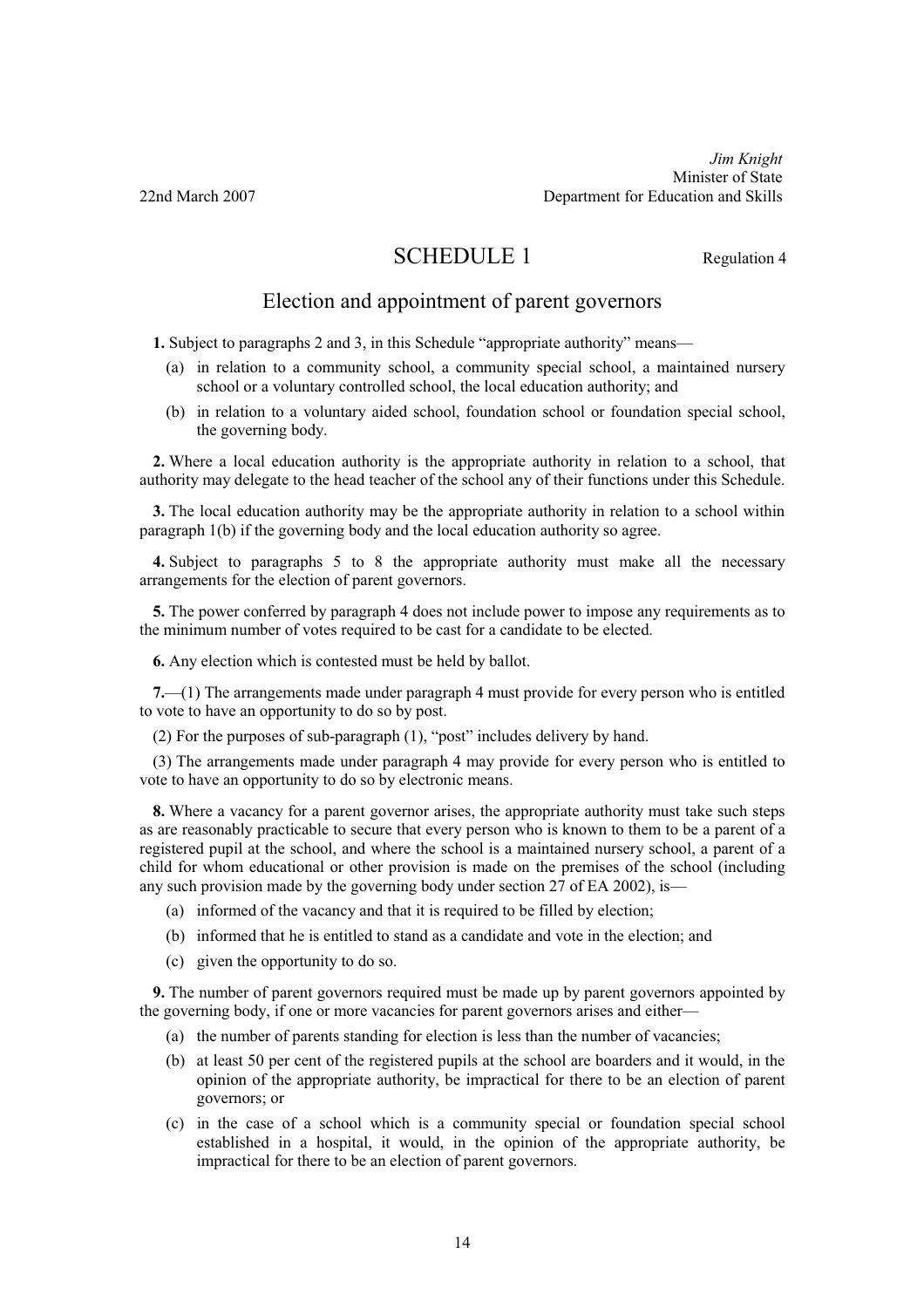**10.**—(1) Except where paragraph 11 applies, the governing body must appoint as a parent governor—

- (a) a parent of a registered pupil at the school;
- (b) a parent of a former registered pupil at the school; or
- (c) a parent of a child under or of compulsory school age.

(2) The governing body may only appoint a person referred to in sub-paragraph (1)(b) or (c) if it is not reasonably practicable to appoint a person referred to in the sub-paragraph which immediately precedes it.

**11.**—(1) Where the school is a community special school or a foundation special school, the governing body must appoint—

- (a) a parent of a registered pupil at the school;
- (b) a parent of a former registered pupil at the school;
- (c) a parent of a child under or of compulsory school age with special educational needs for which the school is approved; or
- (d) a parent with experience of educating a child with special educational needs.

(2) The governing body may only appoint a person referred to in sub-paragraph (1)(b), (c) or (d) if it is not reasonably practicable to appoint a person referred to in the sub-paragraph which immediately precedes it.

# SCHEDULE 2 Regulation 5

# Election of staff governors

**1.** In this Schedule "appropriate authority" has the same meaning as in Schedule 1.

**2.** Where an authority is the appropriate authority in relation to a school, that authority may delegate to the head teacher of the school any of their functions under this Schedule.

**3.** Subject to paragraphs 4 and 5, the appropriate authority must make all the necessary arrangements for the election of staff governors.

**4.** The power conferred by paragraph 3—

- (a) includes the power to make provision as to qualifying dates, but
- (b) does not include power to impose any requirements as to the minimum number of votes required to be cast for a candidate to be elected.

**5.** Any election which is contested must be held by ballot.

# SCHEDULE 3 Regulation 7(2)

# Appointment of community governors at community special schools and foundation special schools

**1.** Subject to paragraphs 2 and 3, the governing body of a community special school or a foundation special school must appoint community governors in accordance with regulation 7(1).

**2.**—(1) In relation to a community special school or foundation special school established in a hospital, the local education authority must designate—

- (a) one or more primary care trusts, or
- (b) the National Health Service Trust or NHS foundation trust,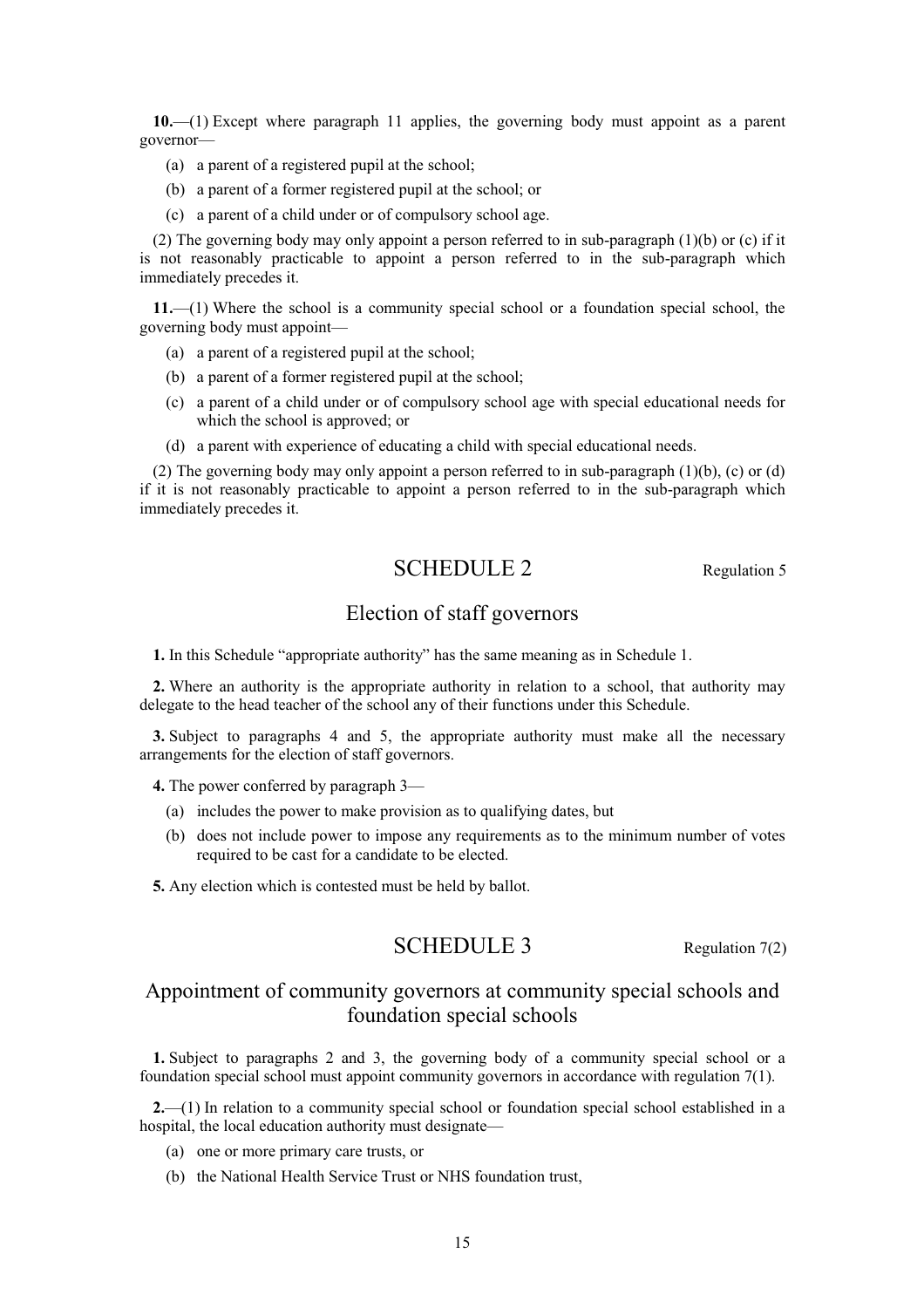with which the school is most closely connected as the appropriate body.

(2) The governing body must invite the appropriate body to nominate a person to be appointed as one of the community governors in accordance with regulation 7(2).

(3) For the purposes of this paragraph—

"National Health Service Trust" means a body established by the Secretary of State under section 25 of the National Health Service Act 2006(**a**);

"NHS foundation trust" has the same meaning as in section 30(1) of the National Health Service Act 2006; and

"Primary care trust" means a body established or continuing under section 18 of the National Health Service Act 2006.

**3.** The governing body of a community special school or a foundation special school not established in a hospital must appoint as one of their community governors—

- (a) if a voluntary organisation is designated by the local education authority, in relation to the school, as the appropriate voluntary organisation concerned with matters in respect of which the school is specially organised, a person nominated by that organisation; or
- (b) if two or more voluntary organisations are so designated as appropriate voluntary organisations concerned with such matters, a person nominated by those organisations acting jointly.

# SCHEDULE 4 Regulation 9

# Appointment of partnership governors

**1.** Where a partnership governor is required in relation to a school which is designated under section 69(3) of SSFA 1998 as having a religious character, the governing body must seek nominations from—

- (a) in the case of a Church of England school or a Roman Catholic Church school, the appropriate diocesan authority; and
- (b) in any other case, the appropriate religious body.

**2.** Where a partnership governor is required in relation to a school which does not have a religious character, the governing body must seek nominations from parents of registered pupils at the school, and from such other persons in the community served by the school as they consider appropriate.

**3.** No person may nominate for appointment, or appoint, a person as a partnership governor unless that person would be eligible for appointment by the governing body as a community governor.

**4.** Subject to paragraph 5(2), no governor may nominate a person for appointment as a partnership governor.

**5.**—(1) The governing body must appoint such number of partnership governors as is required by the instrument of government from among eligible nominees.

(2) If the number of eligible nominees is less than the number of vacancies, the number of partnership governors required may be made up by persons selected by the governing body.

**6.** Where the governing body makes an appointment under paragraph 5(2), having rejected any person nominated under paragraphs 1 or 2, they must give written reasons for their decision to—

(a) the local education authority;

<sup>(</sup>**a**) 2006 c.41.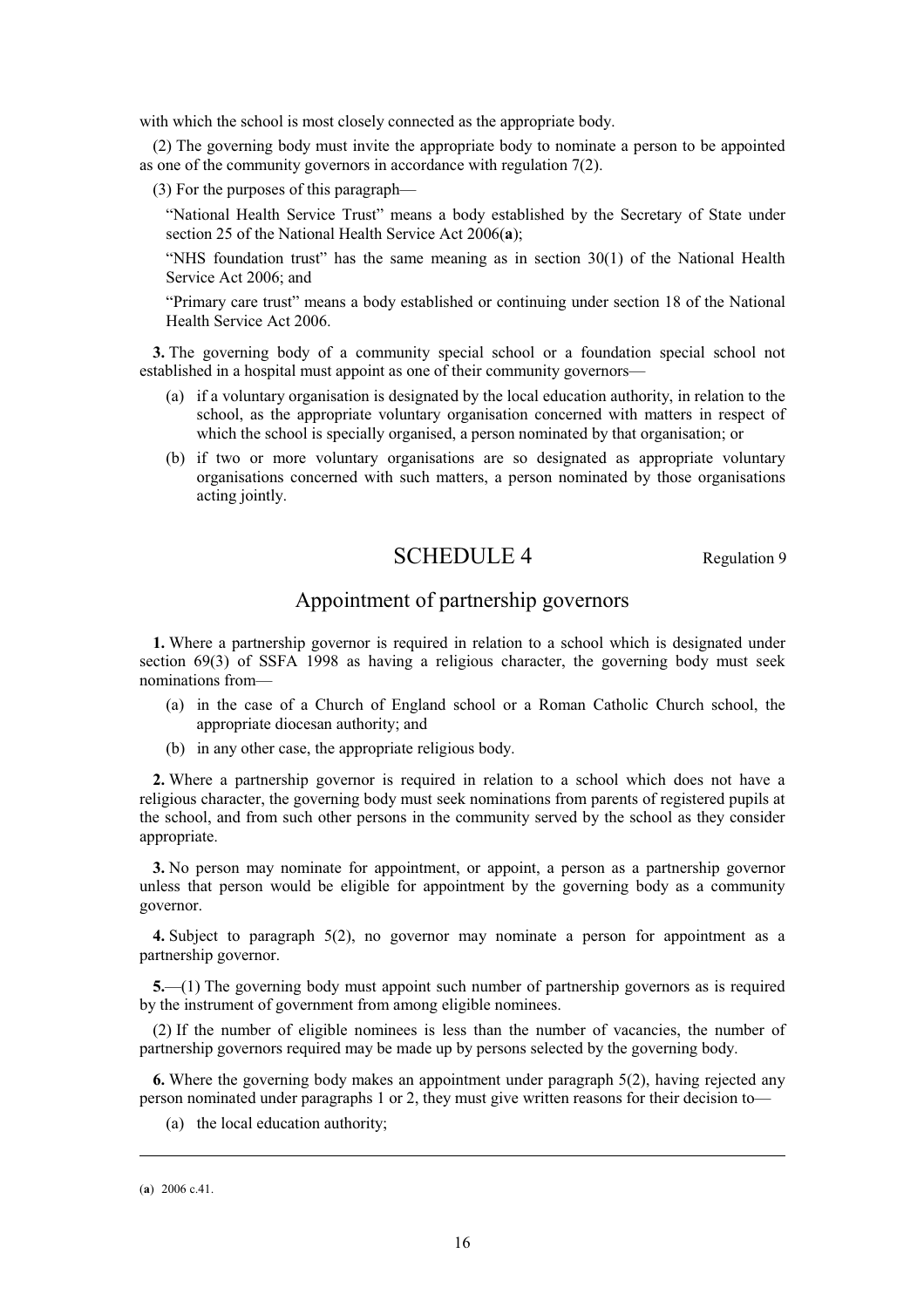- (b) the person or body who nominated the person rejected; and
- (c) the person rejected.

**7.** The governing body must make all necessary arrangements for and determine all other matters relating to the nomination and appointment of partnership governors.

**8.** For the purposes of this Schedule, "appropriate diocesan authority" and "appropriate religious body" have the meanings given by regulation 28.

# SCHEDULE 5 Regulation 10

# Appointment of sponsor governors

**1.**—(1) In this Schedule, "sponsor" in relation to a school means—

- (a) a person who gives or has given substantial financial assistance (which for these purposes includes benefits in kind) to the school other than pursuant to statutory obligation; or
- (b) any other person (not being otherwise represented on the governing body) who provides or has provided substantial services to the school,

provided that, in either case, such person is not entitled to appoint the foundation governors nor connected to any person so entitled.

(2) For the purposes of this paragraph, a person is connected with a person entitled to appoint foundation governors where—

- (a) he is a partner or relative (including a spouse or someone living with that person as if he or she were that person's spouse); or
- (b) either or both persons are a body corporate and one owns at least one-fifth of the other's equity share capital (within the meaning of the Companies Act 1985(**a**)), or is entitled to exercise or control the exercise of more than one-fifth of the voting power of the other at any general meeting.

**2.** Where the school has one or more sponsors, the governing body may determine that the instrument of government will provide for the governing body to appoint such number of sponsor governors, not exceeding two or four, as the case may be, nominated in accordance with paragraph 3.

**3.** The governing body must seek nominations for such appointments from the sponsor or (as the case may be) from one or more of the sponsors.

# SCHEDULE 6 Regulation 22

# Qualifications and disqualifications

## **General**

**1.**—(1) A person is disqualified from holding or from continuing to hold office as a governor of a school at any time when he is a registered pupil at the school.

(2) No person is qualified to be a governor unless he is aged 18 or over at the date of his election or appointment.

(3) Sub-paragraphs (1) and (2) do not apply to an associate member appointed under regulation 11.

<sup>(</sup>**a**) The Companies Act 1985 has been prospectively repealed and replaced by the Companies Act 2006.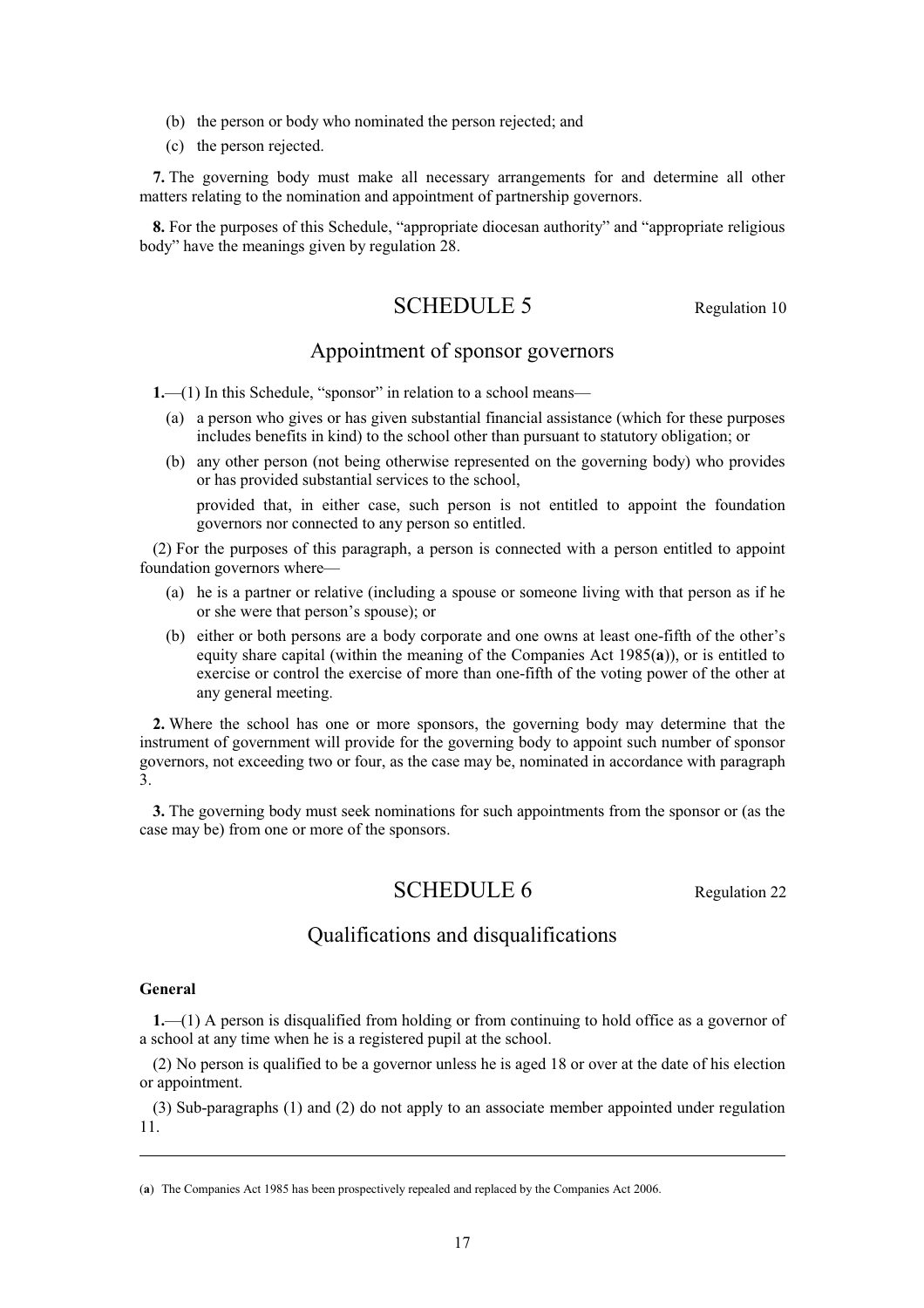**2.** No person may at any time hold the office of more than one governor of the same school.

**3.** Save as otherwise provided in these Regulations**,** the fact that a person is qualified to be elected or appointed as a governor of a particular category at a school does not disqualify him from election or appointment or from continuing as a governor of any other category at that school.

### **Mental disorder**

**4.** A person is disqualified from holding or from continuing to hold office as a governor of a school at any time when he is detained under the Mental Health Act 1983(**a**).

## **Failure to attend meetings**

**5.**—(1) This paragraph applies to any governor who is not a governor by virtue of his office.

(2) A governor, who, without the consent of the governing body, has failed to attend their meetings for a continuous period of six months beginning with the date of the first such meeting he failed to attend, is, on the expiry of that period, disqualified from continuing to hold office as a governor of that school.

(3) A foundation governor (other than an ex officio foundation governor), LEA governor, community governor, partnership governor or sponsor governor who has been disqualified as a governor of a school under sub-paragraph (2) is not qualified for election, nomination or appointment as a governor of any category at that school during the twelve months immediately following his disqualification under sub-paragraph (2).

### **Bankruptcy**

**6.** A person is disqualified from holding or continuing to hold office as a governor of a school if—

- (a) his estate has been sequestrated and the sequestration has not been discharged, annulled or reduced; or
- (b) he is the subject of a bankruptcy restrictions order or an interim order.

## **Disqualification of company directors**

**7.** A person is disqualified from holding, or from continuing to hold, office as a governor of a school at any time when he is subject to—

- (a) a disqualification order or disqualification undertaking under the Company Directors Disqualification Act 1986(**b**);
- (b) a disqualification order under Part 2 of the Companies (Northern Ireland) Order 1989(**c**);
- (c) a disqualification undertaking accepted under the Company Directors Disqualification (Northern Ireland) Order 2002(**d**); or
- (d) an order made under section 429(2)(b) of the Insolvency Act 1986(**e**) (*failure to pay under county court administration order*).

## **Disqualification of charity trustees**

**8.** A person is disqualified from holding or from continuing to hold office as a governor of a school if—

<sup>(</sup>**a**) 1983 c.20.

<sup>(</sup>**b**) 1986 c.46.

<sup>(</sup>**c**) S.I. 1989/2404 (N.I. 18). This has been prospectively repealed by the Companies Act 2006.

<sup>(</sup>**d**) S.I. 2002/3150 (N.I. 4).

<sup>(</sup>**e**) 1986 c.45.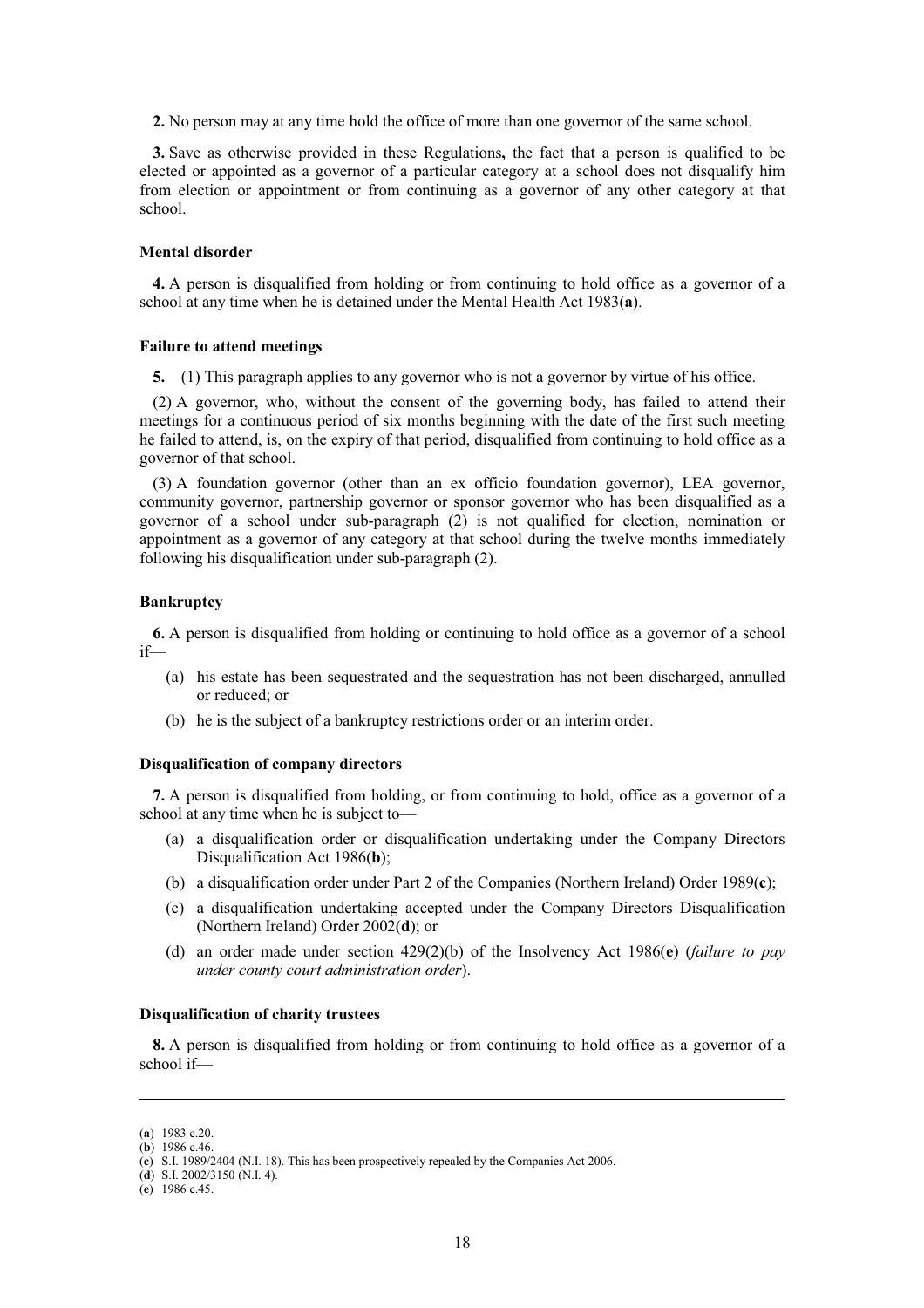- (a) he has been removed from the office of trustee for a charity by an order made by the Charity Commissioners or the High Court on the grounds of any misconduct or mismanagement in the administration of the charity for which he was responsible or to which he was privy, or to which he contributed or which he facilitated by his conduct; or
- (b) he has been removed, under section 34 of the Charities and Trustee Investment (Scotland) Act 2005(**a**) *(Powers of Court of Session)*, from being concerned in the management or control of any body.

### **Persons whose employment is prohibited or restricted**

**9.** A person is disqualified from holding or from continuing to hold office as a governor of a school at any time when he is—

- (a) included in the list kept under section 1 of the Protection of Children Act 1999(**b**) (list of those considered by the Secretary of State as unsuitable to work with children);
- (b) subject to a direction of the Secretary of State under section 142 of EA 2002 (or any other disqualification, prohibition or restriction which takes effect as if contained in such a direction);
- (c) disqualified from working with children under sections 28, 29 or 29A of the Criminal Justice and Court Services Act 2000(**c**);
- (d) disqualified from registration under Part 10A of the Children Act 1989(**d**) for child minding or providing day care; or
- (e) disqualified from registration under Part 3 of the Childcare Act 2006(**e**).

## **Criminal convictions**

**10.**—(1) Subject to sub-paragraph (6) below, a person is disqualified from holding, or continuing to hold, office as a governor of a school where any of sub-paragraphs  $(2)$  to  $(4)$  or  $(6)$ below apply to him.

(2) This sub-paragraph applies to a person if—

- (a) within the period of five years ending with the date immediately preceding the date on which his appointment or election as governor would otherwise have taken effect or, as the case may be, on which he would otherwise have become a governor by virtue of his office, or
- (b) since his appointment or election as governor or, as the case may be, since he became a governor by virtue of his office,

he has been convicted, whether in the United Kingdom or elsewhere, of any offence and has had passed on him a sentence of imprisonment (whether suspended or not) for a period of not less than three months without the option of a fine.

(3) This sub-paragraph applies to a person if within the period of 20 years ending with the date immediately preceding the date on which his appointment or election as governor would otherwise have taken effect or, as the case may be, on which he would otherwise have become a governor by virtue of his office, he has been convicted as aforesaid of any offence and has had passed on him a sentence of imprisonment for a period of not less than two and a half years.

(4) This sub-paragraph applies to a person if he has at any time been convicted as aforesaid of any offence and he has had passed on him a sentence of imprisonment for a period of not less than five years.

<sup>(</sup>**a**) 2005 asp 10.

<sup>(</sup>**b**) 1999 c.14; as amended by the Care Standards Act 2000 (2000 c.14).

<sup>(</sup>**c**) 2000 c.43.

<sup>(</sup>**d**) 1989 c.41.

<sup>(</sup>**e**) 2006 c.21.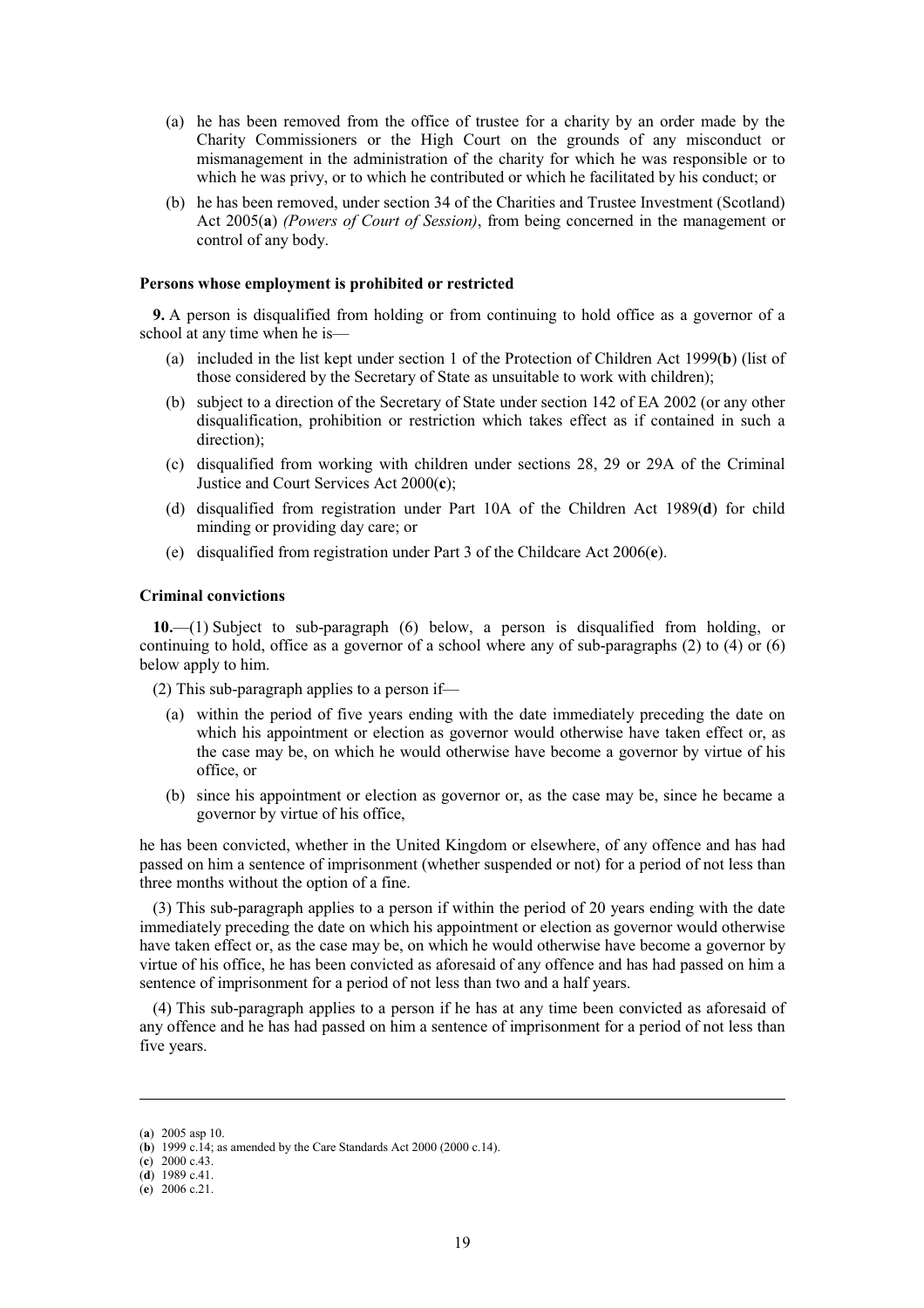(5) For the purposes of sub-paragraphs (2) to (4) above, any conviction by or before a court outside the United Kingdom of an offence which, if the facts giving rise to the offence had taken place in any part of the United Kingdom, would not have constituted an offence under the law in force in that part of the United Kingdom must be disregarded.

(6) This sub-paragraph applies to a person if—

- (a) within the period of five years ending with the date immediately preceding the date on which his appointment or election as governor would otherwise have taken effect or, as the case may be, on which he would otherwise have become a governor by virtue of his office, or
- (b) since his appointment or election as governor or, as the case may be, since he became a governor by virtue of his office,

he has been convicted under section 547 of EA 1996(**a**) (*nuisance or disturbance on school premises*) or under section 85A of the Further and Higher Education Act 1992(**b**) (*Nuisance or disturbance on educational premises*) of an offence and has been sentenced to a fine.

#### **Refusal to make an application for a criminal records certificate**

**11.** A person is disqualified from holding or continuing to hold office as a governor at any time when he refuses a request by the clerk to the governing body to make an application under section 113A of the Police Act 1997(**c**) for a criminal records certificate.

## **Notification to clerk**

**12.** Where, by virtue of any of paragraphs 6 to 10—

- (a) a person is disqualified from holding, or from continuing to hold, office as a governor of a school; and
- (b) he is, or is proposed to become, a governor,

he must give notice of that fact to the clerk to the governing body.

<sup>(</sup>**a**) As amended by SSFA 1998 and by section 206 of and Schedule 20 to EA 2002 and by section 6 of and Schedule 1 to the Education and Inspections Act 2006 (c.40).

<sup>(</sup>**b**) 1992 c.13; inserted by section 206 of and Schedule 20 to EA 2002.

<sup>(</sup>**c**) 1997 c.50; inserted by section 163 of the Serious Organised Crime and Police Act 2005 (2005 c.15).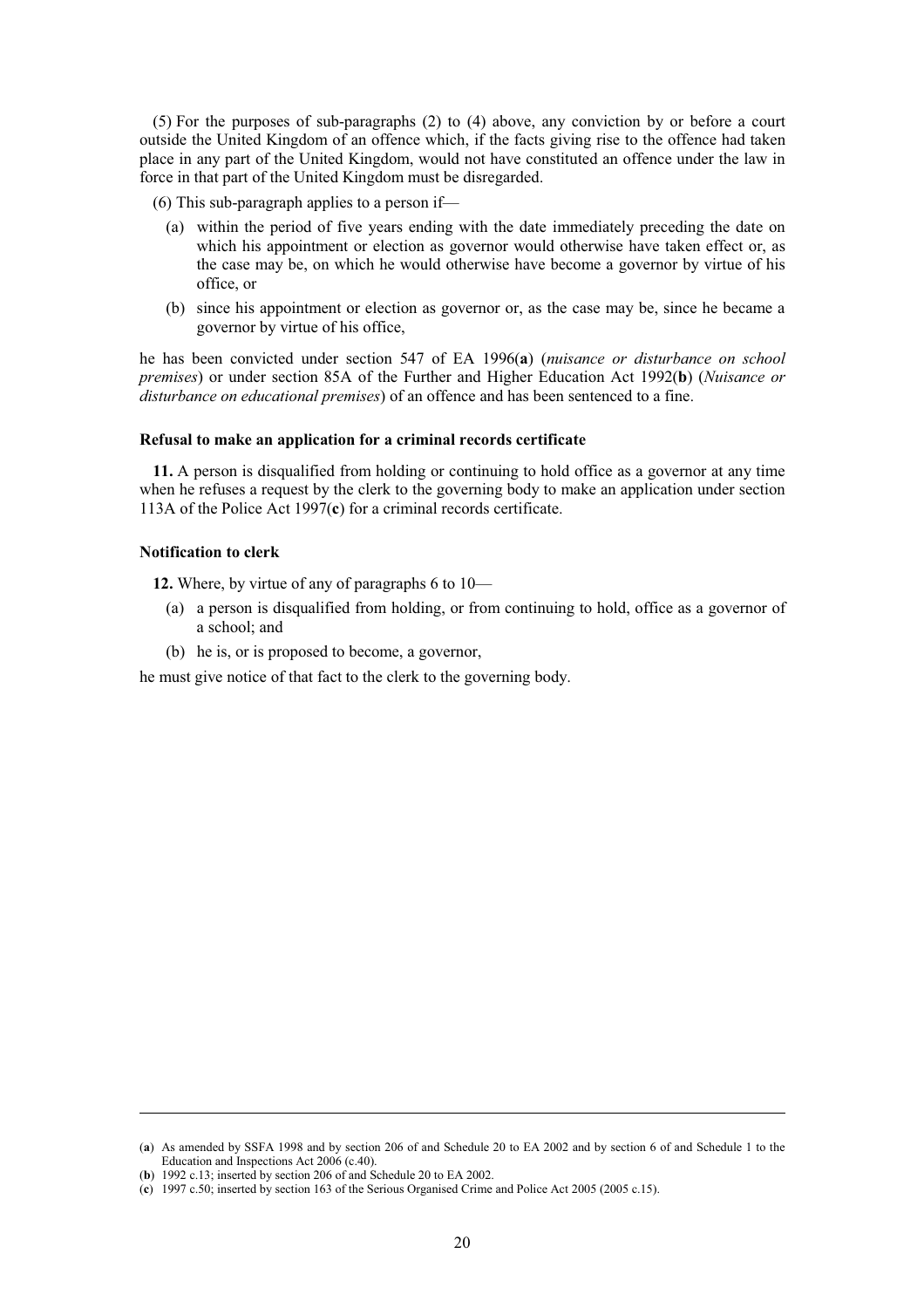# **EXPLANATORY NOTE**

## *(This note is not part of the Regulations)*

These Regulations set out the arrangements for the constitution of governing bodies of maintained schools, which for these purposes includes maintained nursery schools, in England.

**Part 1** provides for the Regulations to come into force on 25th May 2007, sets out the Regulations that are to be revoked or amended and contains the interpretation provisions. The reference in the definition of a "qualifying foundation school" to "a foundation established otherwise than under the School Standards and Framework Act 1998" is to a foundation which is not a foundation body in each case within the meaning of section 21 of that Act.

**Part 2** describes the various categories of governor. Regulation 4 and Schedule 1 deal with parent governors and set out the basis on which a person may qualify to stand for election and to vote for a parent governor or to be appointed as a parent governor.

Regulation 5 deals with staff governors. This category includes both teaching and non-teaching staff and the head teacher of the school. The head teacher is a staff governor by virtue of his position but may resign his governorship (or withdraw his resignation) at any time. Schedule 2 deals with the election process for the other staff governors.

Regulation 6 deals with the appointment of LEA governors.

Regulation 7 sets out who is eligible for appointment as a community governor. Schedule 3 sets out provisions that apply to the appointment of community governors in special schools.

Regulation 8 deals with the appointment of foundation governors, including ex officio foundation governors and substitute governors. Regulation 9 and Schedule 4 deal with the nomination process for, and the appointment of, partnership governors.

Regulation 10 and Schedule 5 make provision for the appointment of an optional category of sponsor governor.

Regulation 11 provides for the appointment of persons who are not governors (known as associate members) to committees of the governing body.

**Part 3** sets out the general principles by which the size and composition of school governing bodies are to be determined. Regulations 13 to 18 set out the specific requirements for the constitution of the governing bodies of each category of school.

Regulation 19 sets out the requirements to be observed by a person wishing to exercise the power of nominating or appointing a governor. Regulation 20 provides for surplus governors to serve out their term of office.

**Part 4** deals with qualifications and term of office. Regulation 21 and Schedule 6 set out the circumstances in which a governor (or associate member) is disqualified from standing for election, being appointed or continuing in office as a governor.

Regulation 22 provides that (with some exceptions) a governor's term of office is a maximum of 4 years. In the event that an ex officio foundation governor is unable or unwilling to take up office, a substitute governor may be appointed. Regulation 23 sets out the procedure for resigning as a governor. Regulations 24 to 27 provide for the removal of governors who have been appointed (rather than elected) to office.

**Part 5** deals with the procedure for making, reviewing and varying instruments of government and the content of instruments. Regulation 29 sets out the duty to have regard to guidance given by the Secretary of State in this regard. Regulation 33 sets out the duty to provide copies of the instrument of government to every member of the governing body, the head teacher, the trustees of the school (if any) and the diocesan authority or other appropriate religious body (in the case of faith schools).